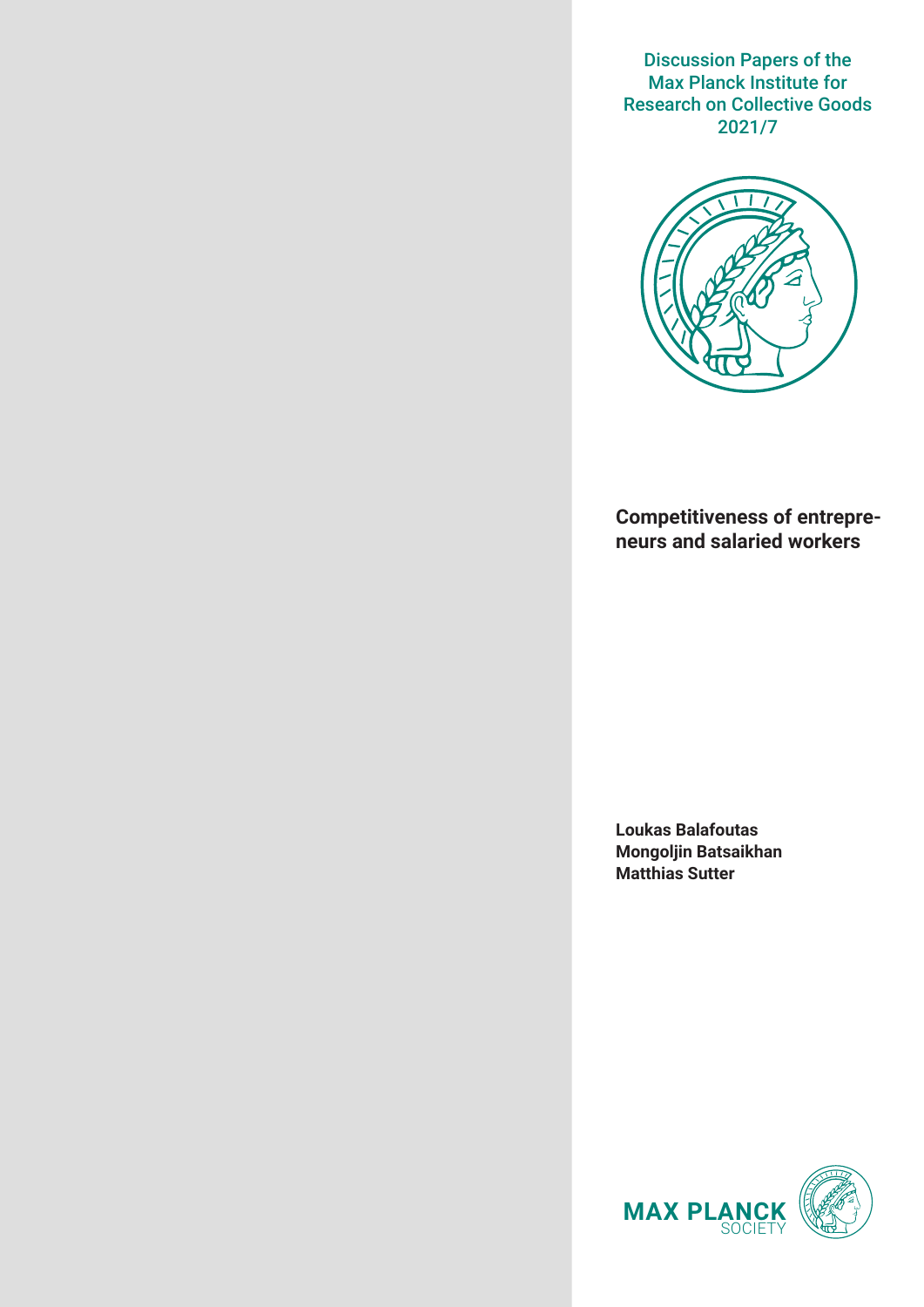

# **Competitiveness of entrepreneurs and salaried workers**

# **Loukas Balafoutas / Mongoljin Batsaikhan / Matthias Sutter**

March 2021

Max Planck Institute for Research on Collective Goods, Kurt-Schumacher-Str. 10, D-53113 Bonn https://www.coll.mpg.de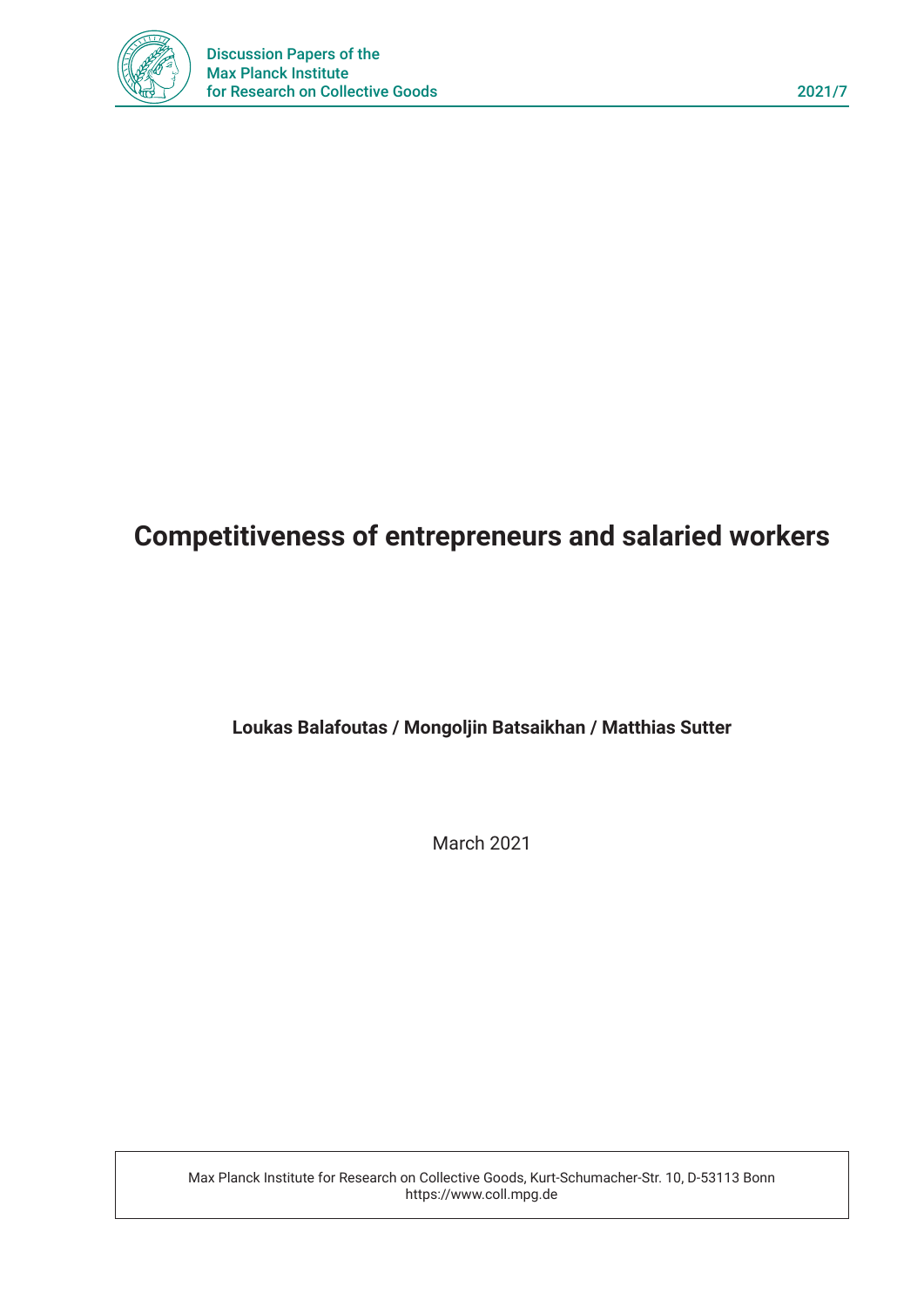# **Competitiveness of entrepreneurs and salaried workers\***

Loukas Balafoutas<sup>†</sup>, Mongoljin Batsaikhan<sup>#</sup> and Matthias Sutter<sup>§</sup>

# **Abstract**

-

We measure the willingness to compete of entrepreneurs and salaried workers in an experiment. We let participants choose between a piece-rate and a tournament scheme either in private or in public. We find that in the private condition entrepreneurs are less competitive than salaried workers, but that in the public condition this ordering is reversed. Data from a follow-up survey suggest that social image concerns of entrepreneurs and perceived norms can explain why entrepreneurs are more competitive when decisions are publicly observable. Our survey also reveals that more competitive entrepreneurs earn higher profits in their businesses.

Keywords: Competitiveness, Entrepreneurs, Salaried Workers, Profits, Field Behavior, Experiment

JEL-Codes: C91, C93, D01, L26

*This version: 4 March 2021* 

<sup>\*</sup> We thank Håkan Holm, Andreas Leibbrandt and Gerhard Riener for very helpful comments and suggestions and MDRI for help in conducting the research. Financial support from the Deutsche Forschungsgemeinschaft (DFG, German Research Foundation) under Germany´s Excellence Strategy – EXC 2126/1– 390838866 and the Austrian Science Fund (FWF) through Special Research Area grant SFB F63 is gratefully acknowledged.

<sup>†</sup> University of Innsbruck. Email: Loukas.Balafoutas@uibk.ac.at

<sup>#</sup> Georgetown University in Qatar. Email: mb1712@georgetown.edu

<sup>§</sup> Max Planck Institute for Research on Collective Goods Bonn, University of Cologne, University of Innsbruck, and IZA Bonn. Email: matthias.sutter@coll.mpg.de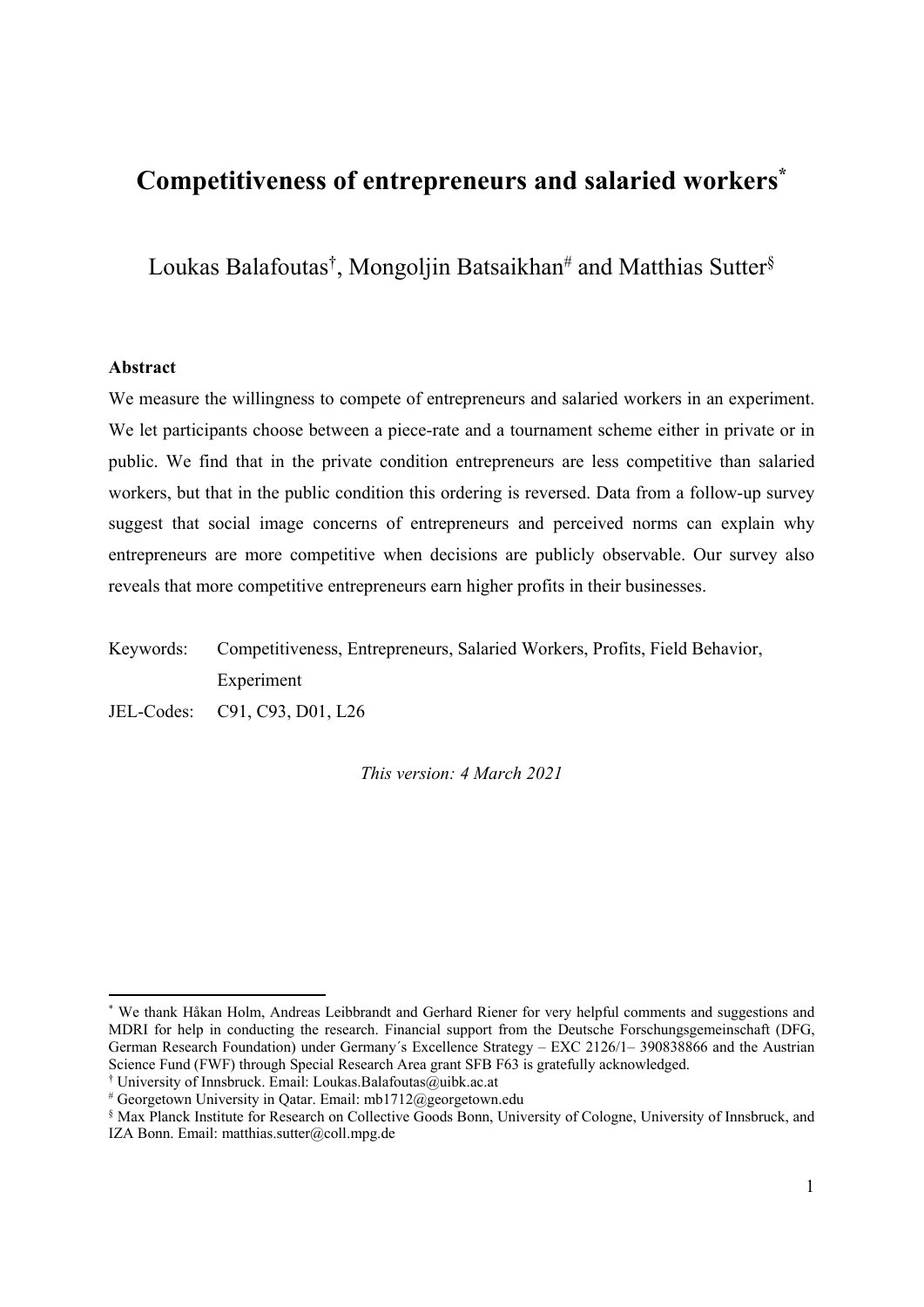# **1. Introduction**

Entrepreneurial Orientation  $(EO)$  – a widely used framework to study how firm and personal characteristics motivate entrepreneurial decisions (Lumpkin and Dress, 1996; Shane et al., 2003) – has emphasized the importance of competitive aggressiveness as one of the motivating factors for entrepreneurs. Indeed, it is almost impossible to think of entrepreneurial activities without competition (Kirzner, 2015) because entrepreneurial processes almost always involve a competitive market environment. However, empirical evidence on whether entrepreneurs are actually more competitive than salaried workers is rather scant. Moreover, competitiveness may be a context dependent trait, aligning with perceived norms of appropriate behavior in an entrepreneurial setting: such norms, combined with social image and reputational concerns that arise when competitiveness is observed by other market participants, suggest that entrepreneurs' competitive choices may be different when being observed in the public than when making decisions privately. Finally, there is no evidence whether more competitive entrepreneurs are more successful with their business.

In this study, we aim to contribute to the literature by providing evidence on entrepreneurs' competitiveness, the influence of observability on competitive choices, and the link to profits of entrepreneurs. To this end, we use an established experimental paradigm (by Gneezy et al., 2009) to measure competitiveness of entrepreneurs and salaried workers under incentivized and controlled conditions. Importantly, in addition to eliciting competitiveness of both groups of subjects, we let them take their decisions in two different settings: a private setting, where their choice between a piece-rate and a tournament-based payment scheme remains private information, and a public setting where this decision is made known to all participants in a session. Through this exogenous manipulation we can identify a causal effect of introducing observability on the competitive choices of entrepreneurs and salaried workers. We complement the analysis of experimental choices with rich survey data that allows to better understand the choices of entrepreneurs and salaried workers. Finally, we collect data on the entrepreneurs' business profits and link their experimental choices on competitiveness to their economic success on the market.

While personality traits have been studied extensively in the Entrepreneurial Orientation literature (Baum and Locke, 2004; Rauch and Frese, 2007; Zhao and Seibert, 2006; Zhao and Lumpkin, 2009), empirical work on many other traits and preferences has lagged behind because of measurement difficulties in the field. Tools in experimental economics provide methods to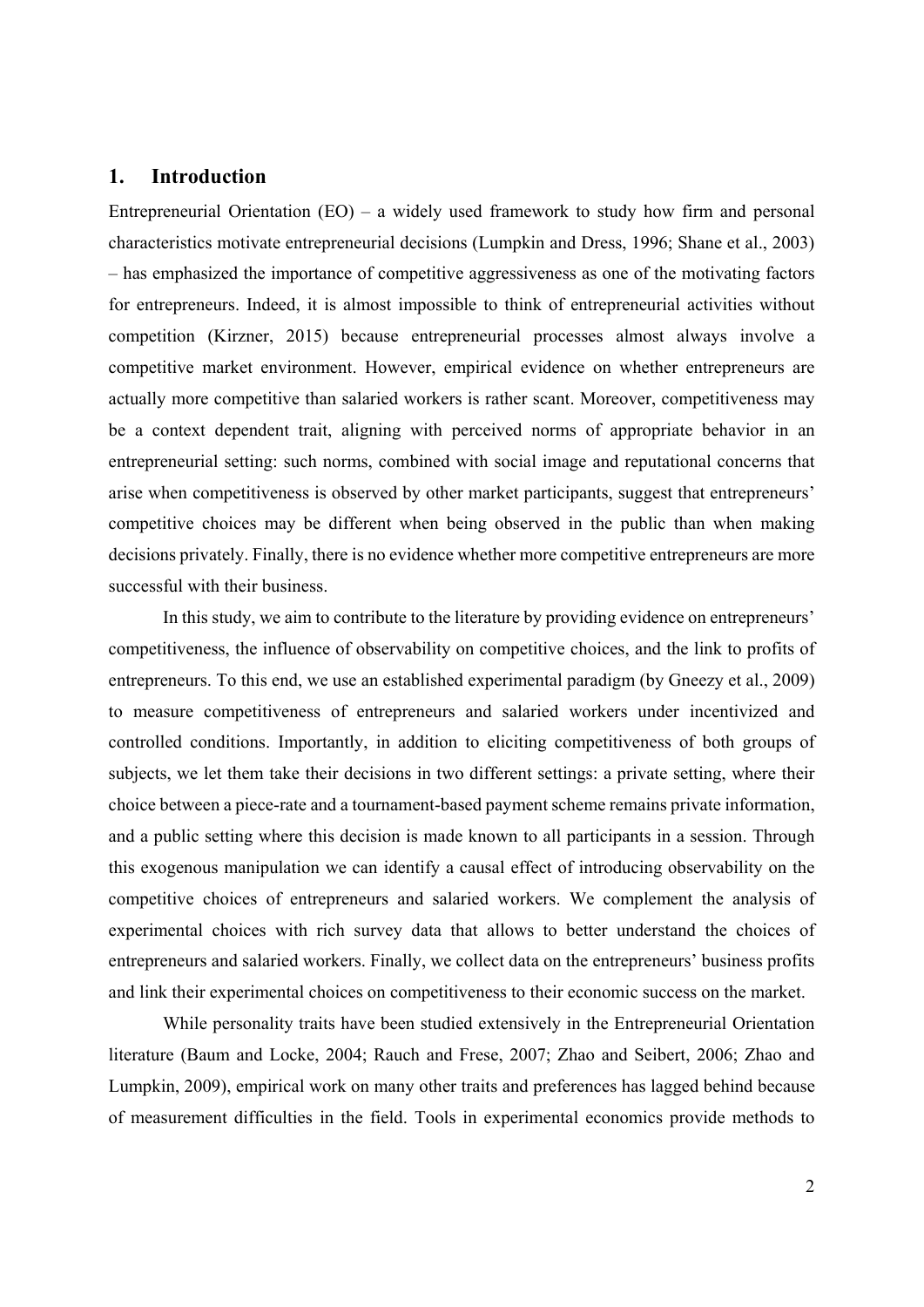quantify a host of behavioral traits and outcomes. Taking advantage of a commonly used experimental method to measure one's willingness to compete, our study contributes to the growing literature on entrepreneurship in behavioral and experimental economics by examining the relationship between entrepreneurship and competitiveness at an individual level. Our method uses a lab-in-the-field experiment conducted with a sample of entrepreneurs and salaried workers in Vietnam.

Our main results can be summarized as follows: in the private condition, entrepreneurs are less likely to choose the competitive payment scheme compared to salaried workers. Hence, our data reject the notion that entrepreneurs are generally more competitive than salaried workers. Yet, when choices are made public, this pattern from the private condition is reversed. When choices are publicly observable by others, entrepreneurs increase and salaried workers decrease their willingness to compete, resulting in a significantly different response to treatment and to a 12% higher rate of competitive choices of entrepreneurs compared to salaried workers.

Using data from a follow-up survey conducted six months after the experiment, we offer a potential explanation for why competitiveness depends on whether or not choices are observable by others. We argue that choices in our experiment can be explained by means of participants' desire to maintain a good social image and reputation (as an entrepreneur) and by perceptions regarding the extent to which competitive behavior is considered appropriate and important for professional success for each of the two samples. Finally, looking at the set of entrepreneurs only, our survey also reveals that more competitive entrepreneurs report higher profits for their business than less competitive ones.

Our paper relates to previous work that studies economic decision making and preferences of entrepreneurs. When comparing entrepreneurs' risk preferences to those of employed individuals, many papers do not find significant differences (e.g., Macko and Tyszka, 2009; Burmeister-Lamp et al., 2012). Koudstaal et al. (2016), however, show that entrepreneurs exhibit a lower risk aversion than managers and employed workers, but that this can be explained by differences in loss aversion. Holm et al. (2013, 2017) show that entrepreneurs in China are more willing to take strategic risks compared to employed people while there are no differences with respect to non-strategic risks. Batsaikhan (2017) shows that successful entrepreneurs are more trusting in a strategic context than less successful entrepreneurs. Cooper and Saral (2013) examine entrepreneurs' and students' willingness to form a team for collaboration, and find that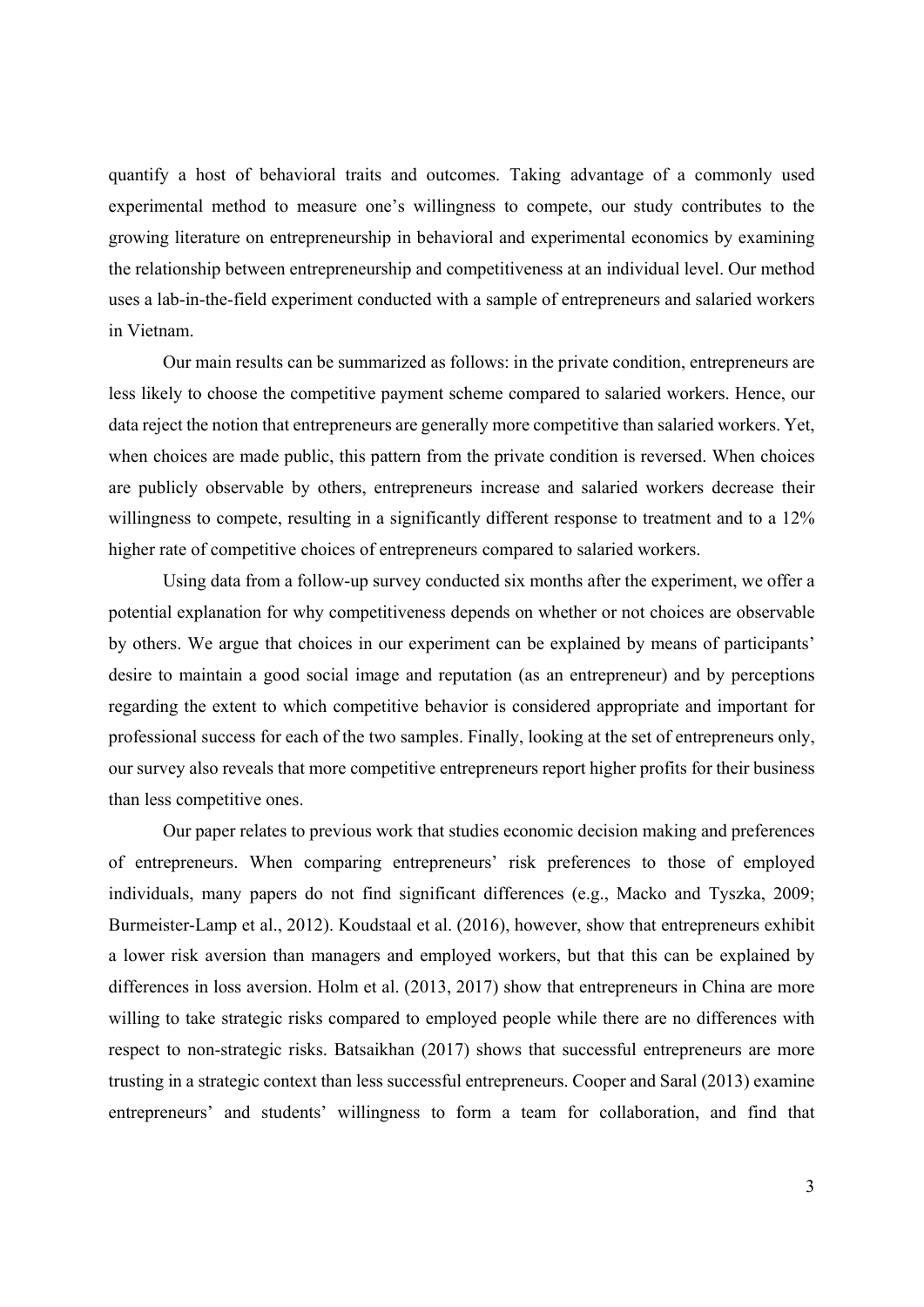entrepreneurs are less likely to join teams than non-entrepreneur subjects. Batsaikhan and Putterman (2019) show that entrepreneurs are better at sustaining high levels of cooperation in a repeated social dilemma experiment than a sample of student subjects in Mongolia. Similarly, Holm et al. (2020) find that Chinese CEOs make more efficient and pro-social choices in cooperation and coordination games than a control group, so that CEOs earn higher payoffs. The paper most closely related to our main research question is by Berge et al. (2015). They present a lab experiment with small-scale entrepreneurs in Tanzania and show that the willingness of entrepreneurs to compete in a quiz task correlates with aspects of their field behavior, such as investment and employment decisions. Berge et al. (2015) also report suggestive evidence of a positive correlation between competitive behavior and profits, which fits in well with the patterns we observe in our data.<sup>1</sup> Although their experiment is run in a similar setting as ours, it has a different research focus (on the relation between competitiveness and field behavior) and does not compare competitive behavior of entrepreneurs to non-entrepreneurial professional groups. Moreover, they do not investigate the influence of observability on competitive choices of entrepreneurs. We consider the findings from Berge et al. (2015) as complementary, in particular since they provide strong support for the capacity of experimentally elicited competitive choices to predict behavior in an entrepreneurial context of a developing country.

On a broader perspective, our paper is also related to the large literature on how to measure competitiveness (Gneezy et al., 2003) and on gender differences in the willingness to compete (Niederle and Vesterlund, 2007). Using real effort tasks in experimental studies, this literature has documented that women are usually less willing to compete than men (e.g., Gneezy et al., 2009; Andersen et al., 2013; Datta Gupta et al., 2013; Flory et al., 2015; Saccardo et al., 2018). Experimental behavior in experiments on competitiveness has also been shown to correlate with important aspects of real-world behavior such as educational choices (college dropout rates or choice of educational track) and income (Buser et al., 2014, 2021; Almas et al., 2016; Reuben et al., 2020), but except for Berge et al. (2015) this literature has not yet studied the competitive attitudes of entrepreneurs.

-

<sup>&</sup>lt;sup>1</sup> Leibbrandt (2012) examines a different behavioral trait, namely cooperativeness in a public goods game, and reports that higher levels of cooperativeness are associated with superior market performance in a sample of professional sellers (Brazilian fishermen).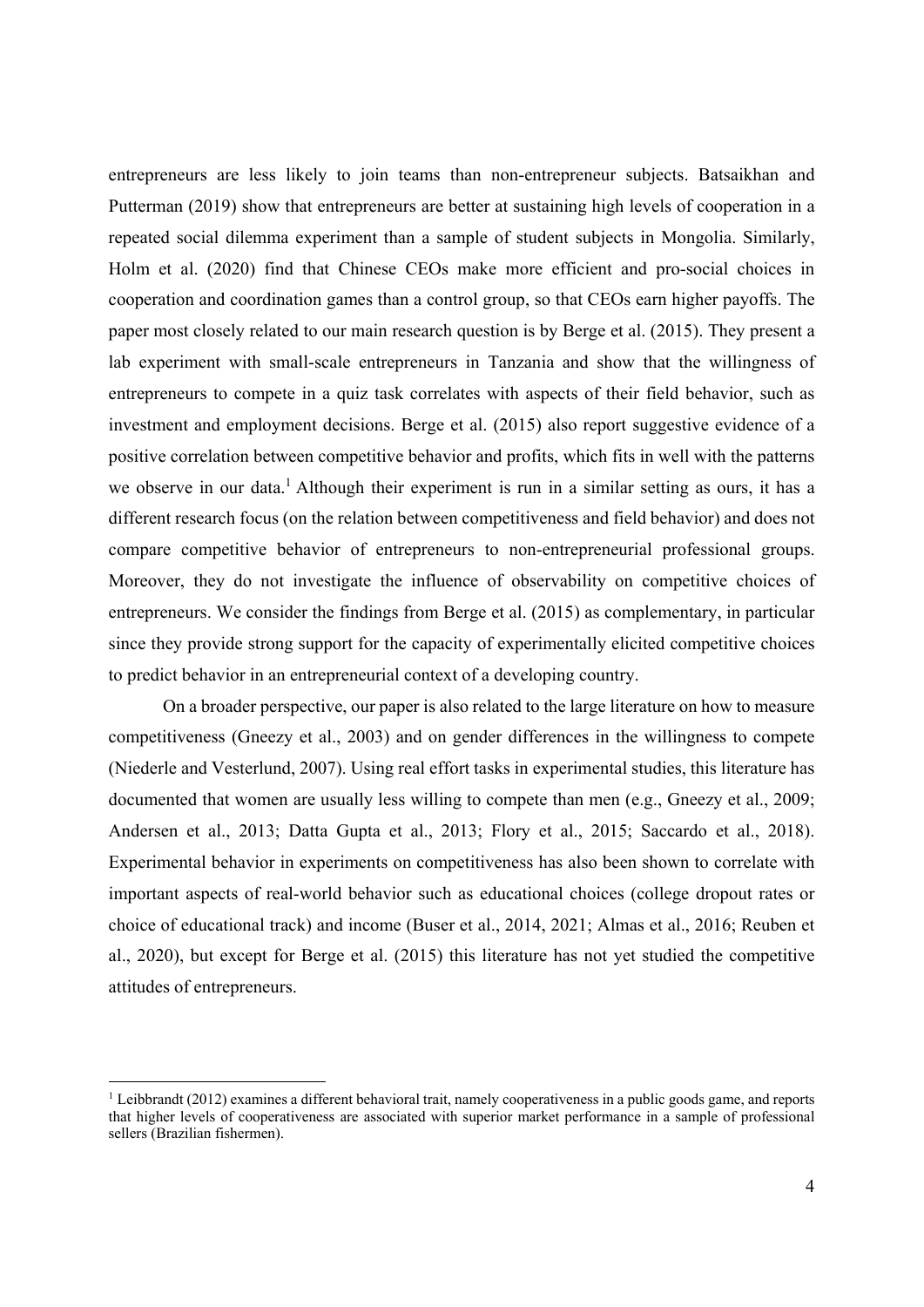Finally, our treatment variation between a public and a private condition (when making the decision whether or not to compete) is related to a large literature on the effects of observability in experimental social sciences. Observability has been shown to affect behavior across a wide range of circumstances, which include, among others, donations and pro-social behavior in general (Lacetera and Macis, 2010; Lambarraa and Riener, 2015; Dufwenberg and Muren, 2016), cooperative behavior (Andreoni and Petrie, 2004; Yoeli et al., 2013), or the willingness to engage in third-party punishment (Banerjee et al., 2015). Regarding competitive behavior, we are aware of one study that relates observability to competition entry choices in a laboratory study. Buser et al. (2017) show that making the competition entry choices public (by asking participants in the lab to stand up and announce their choice between a piece-rate and a tournament-based payment scheme for their performance in a real-effort task) has only a small and insignificant effect on the willingness to compete among male and female participants. Our paper is different because we study competitive choices of entrepreneurs and compare them to non-entrepreneurs, and moreover we relate entrepreneurs' competitive behavior to their businesses' profits and also to complementary survey evidence about the importance of social image and reputation concerns (e.g., Benabou and Tirole, 2006). In our setting, participants may be changing their behavior when choices become public in order to signal that they are of a particular type (competitive or not) that is valued more in their profession. If being competitive is a signifying characteristic among entrepreneurs, but not among salaried workers, deciding in public to embrace (respectively, to avoid) competition allows the entrepreneur (respectively, the salaried worker) to signal consistency with a desired image.

The paper proceeds as follows. In section 2 we present the experimental design and implementation. Section 3 shows our results and section 4 concludes.

## **2. Experimental Design and Procedure**

# **2.1. Game, Subject Pool, and Treatments**

We used the experimental task developed by Gneezy et al. (2009). Subjects were asked to throw a tennis ball into a bucket placed three meters away from them in a room. Performance was measured by how many (out of ten) balls a subject threw successfully into the bucket. To measure the willingness to compete, subjects had to choose between a piece-rate or a tournament payment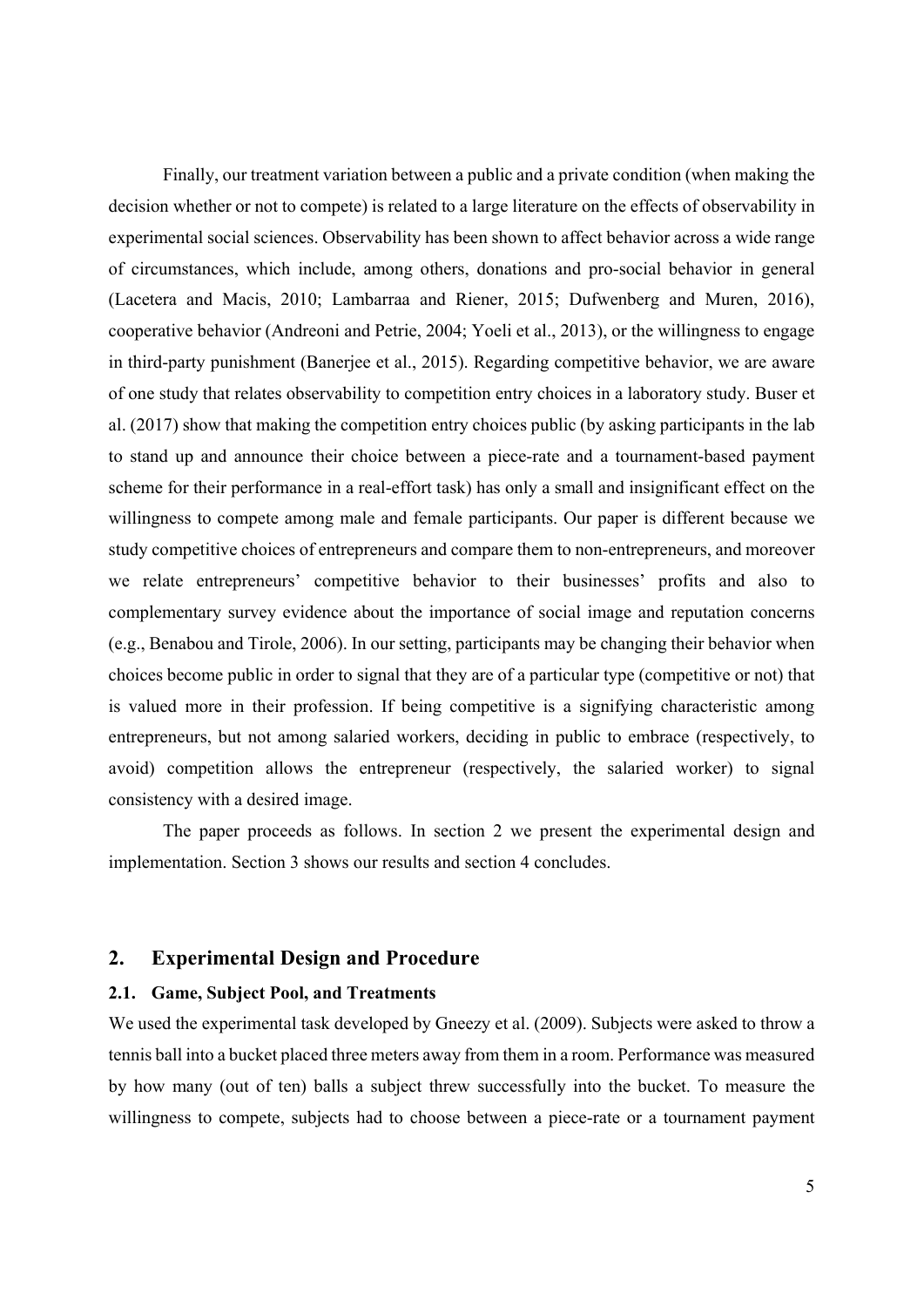scheme. Under the piece-rate scheme, subjects were paid 20,000 Vietnamese Dong (approximately 0.85 USD) for each successful throw. Under the tournament scheme, subjects were randomly paired with one other person in a separate room. They were paid 60,000 Vietnamese Dong for each successful toss if they outperformed their opponent, and zero otherwise. In case of a tie, both subjects were paid the piece rate of 20,000 Vietnamese Dong per successful toss.<sup>2</sup>

Our subject pool consisted of salaried workers and entrepreneurs who ran a business in the My Huong commune of Vietnam.<sup>3</sup> Our definition of a salaried worker was a full-time employee in a firm in the commune. Entrepreneurs were individuals who had a business registered in the commune and spent most of their time working on that business. Some entrepreneurs did have part-time jobs, and we included them in the sub-sample of entrepreneurs if they indicated that they spent more time on their business than on their part-time job. We asked the commune leaders to identify subject types by their job nature (entrepreneurs versus salaried workers) and to invite them to our experimental sessions. We ran separate sessions for entrepreneurs and salaried workers.

For each sub-sample we conducted two treatments in a between-subjects design.

- In treatment *Private* we let each subject choose between both payment schemes, and this choice remained private information and was not communicated to any other participant.
- In treatment *Public*, subjects first made their choice between payment schemes, but then had to move to two opposite ends of the room, contingent on their choice. In this way, all other participants in the same experimental session were able to observe a subject's choice. This procedure was made common knowledge before subjects made their decision.

Our motivation for this particular treatment variation was the following: in *Private*, our aim was to have subjects reveal their preferences with respect to competition. In *Public*, however, subjects' decisions were likely to be affected by the local norms or their peers' expectations regarding competitive attitudes – which, in turn, may vary by professional activity (or gender). Our treatment variation allows us to investigate how salaried workers and entrepreneurs respond to norms and expectations, which we elicited in a follow-up survey (see section 2.3).

-

 $2$  The full set of instructions used in the experiment is reported in Online Appendix B.I.

<sup>&</sup>lt;sup>3</sup> The word 'commune' refers to the fourth level of official administrative unit in Vietnam (after district, city, and provincial city). My Huong is an agricultural commune in the Luong Tai district, Bac Ninh province. The population of the commune is 7,356 individuals living in about 2410 households. The economic activity of this commune is based predominantly on agriculture.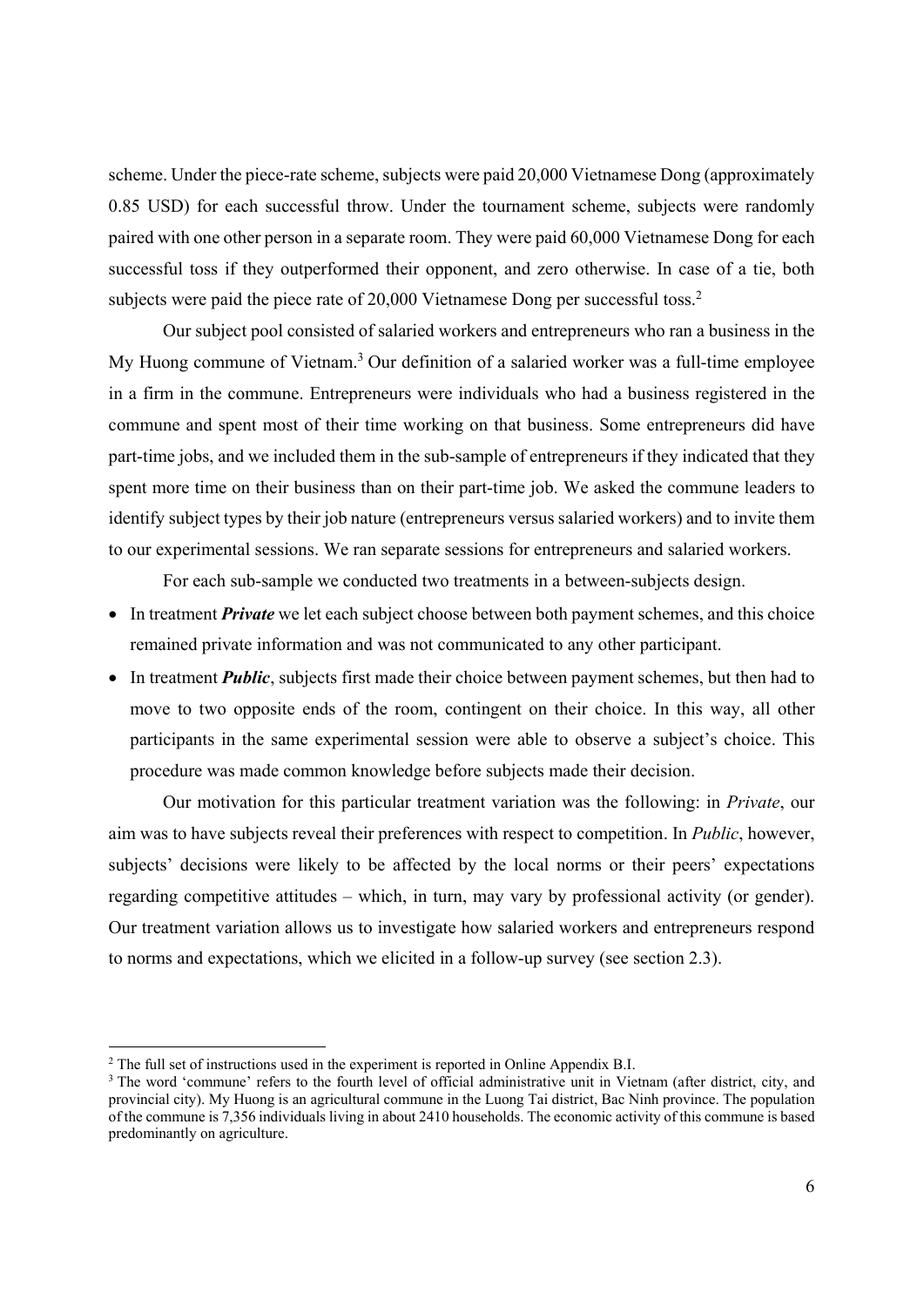#### **2.2. Experimental Procedure**

In April 2019, subjects were identified by commune leaders and invited to a local school, where the experiment took place. Issues of selection and attrition did not arise. In particular, more than 95% of invited subjects showed up for the experiment, and 100% of those who showed up ended up participating in the experiment after the rules had been explained. For each of the two treatments we ran two sessions for entrepreneurs and two sessions for salaried workers, resulting in a total of eight sessions. A session included between 22 and 30 subjects. Out of a total of 196 subjects in our experiment, 102 were salaried workers and 94 were business owners.

In each session, the experimenter first explained the rules of the game in one large classroom and clarified questions from subjects. Then, each subject chose his or her preferred payment scheme on a decision sheet that included an identification number assigned to each subject in the experiment. In treatment *Public* only, subjects were asked to move to a specific side of the classroom, contingent on their choices. Once all subjects had decided about the payment scheme, they were randomly assigned to four waiting rooms in order to minimize their waiting time before the ball tossing game began. The experimenter informed subjects that their opponents would be in a different waiting room if they chose to compete and would not know whom they were competing against. Each waiting room was assigned to a different ball tossing room where subjects completed the ball-tossing task and staff members recorded the number of successful attempts. The design of the rooms is sketched in Online Appendix A (Figure A1).

After tossing the balls, subjects moved to a different room where they were asked to complete a risk elicitation task, allowing us to measure their risk aversion. We used the investment game by Gneezy and Potters (1997). Subjects had to decide how many of 100 experimental currency units (at an exchange rate of 1 unit = 1500 Dong) to keep, and how many to invest in a risky lottery that returned three times the invested amount with a 50% chance, and 0 otherwise. Afterwards, all subjects were invited to another large classroom where they filled out an exit survey that contained questions on demographics and on employment and the subject's business (the survey can be found in Online Appendix B.II). Subjects were paid privately and in cash after completing the exit survey.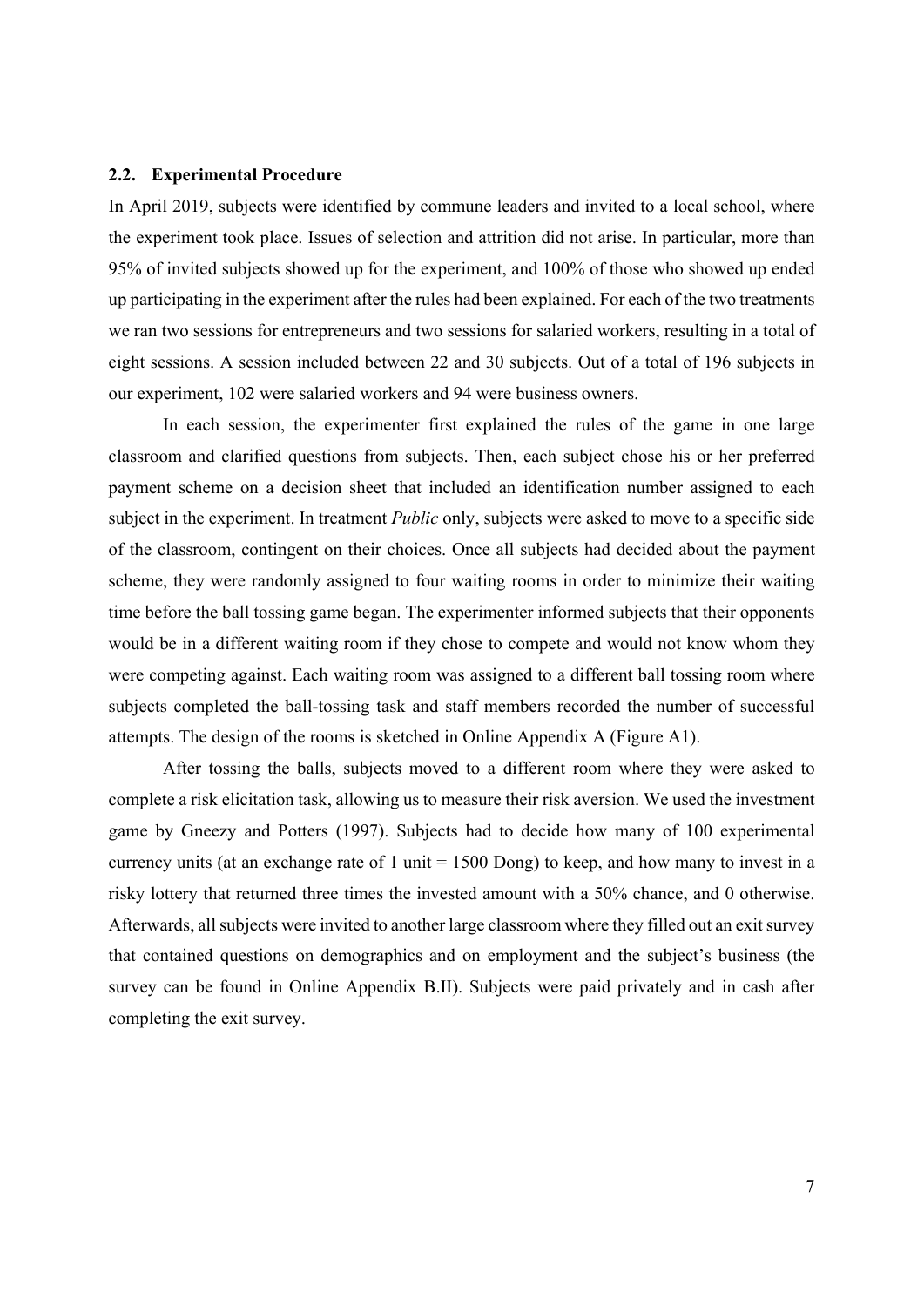#### **2.3. Follow-Up Survey**

Six months after the experiment (in October 2019), we conducted a follow-up survey over the phone. Conducting the follow-up survey at this later point in time ensured that responses to it were not distorted by a subject's choices, outcomes, or treatment allocation in the main experiment. Indeed, responses to all questions in the follow-up survey did not differ significantly across treatments. We commissioned the survey from the Mekong Development Research Institute (MDRI), a Hanoi-based institute providing consulting and research services and specializing in conducting surveys for national and international organizations. The MDRI was able to reach 166 out of the 196 participants (85%) in the original experiment. The follow-up survey asked the subjects again what their job type was, along with nine additional questions about their attitudes towards competition, presented in randomized order (see Table 3 below for the exact questions). In particular, (i) we asked participants whether they liked to compete in general, as well as when they were observed in doing so; (ii) we included three questions on the role of social status and relative performance by eliciting the importance respondents attached to the opinion of others, to maintaining a good social image and reputation, and to being the best at what one does (following Cohn et al., 2014); (iii) we asked four questions on whether being competitive was appropriate for conducting business and for salaried jobs, and whether it was a key for success in business and salaried jobs.

There was a small fraction of subjects (26 subjects) who indicated a different job type in the follow-up compared to the initial survey, and we asked them to specify a reason for this discrepancy. Some subjects indicated that they had moved to a different job, while others failed to provide an adequate explanation. Given the importance of correctly and unambiguously identifying the type of occupation at the time when the experiment was run, in the data analysis of the following section we are using only those subjects who gave consistent answers on their job type in both surveys, leading to a sample of 140 subjects (64 salaried workers and 76 business owners). We note, however, that all our results are robust to including the full sample. In Online Appendix A we show versions of Figure 1 (in Figure A2) and Table 2 (in Table A2) using the full sample of 196 participants, confirming that all key findings on the relationship between willingness to compete, professional group, and treatment assignment hold irrespective of the choice of sample.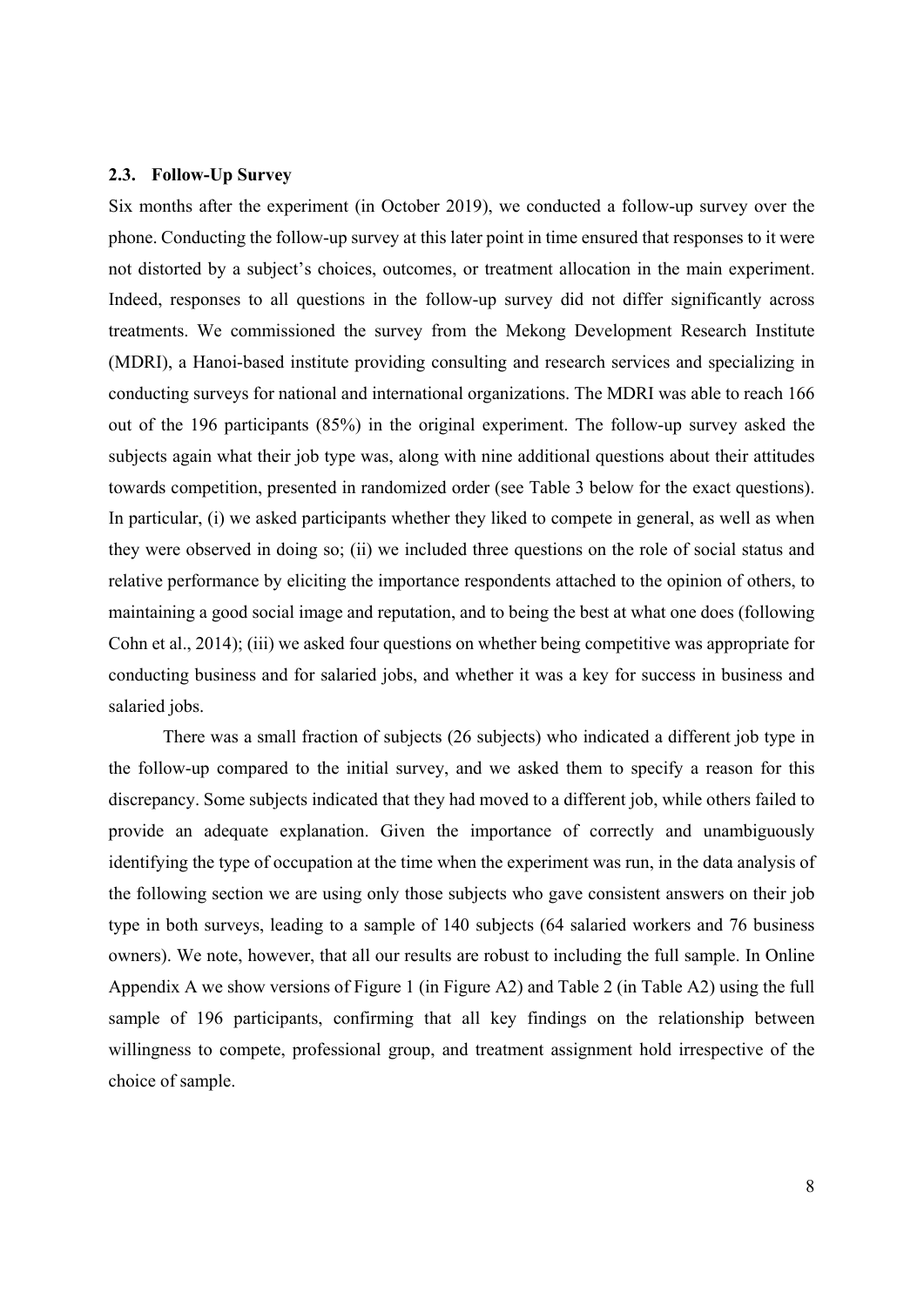# **3. Results**

1

### **3.1. Descriptive Statistics**

Table 1 presents summary statistics, disaggregated by professional group (salaried workers and entrepreneurs) and treatment (*Private* and *Public*). We have data on the participants' gender, age, marital status and level of formal educational attainment and vocational training; on their performance in the ball-tossing task (number of successful tosses); on their investment decision in the risk elicitation task; on the self-reported number of contacts in their mobile phones (as a proxy for the size of their social network); as well as on monthly business profits of entrepreneurs.<sup>4</sup> To test randomization, we show in the penultimate column of Table 1 statistical tests that compare observable characteristics of the subjects across treatments. The results confirm that randomization into treatments has been successful along every dimension for which we have available data.

In the last column of Table 1 we also show the results of comparing entrepreneurs and salaried workers. In this respect, there is no exogenous randomization, so self-selection into different professions makes some differences between the two samples likely. We find no significant differences between entrepreneurs and salaried workers in gender composition, performance in the ball-tossing task, risk attitudes and vocational training, but we do find that the sample of entrepreneurs consists, on average, of older individuals, who have received less formal education and are more likely to be married. We control for all of these factors in the regression analysis presented in the following section.

<sup>&</sup>lt;sup>4</sup> The term 'entrepreneur' is used and defined in different ways in the literature. A couple of remarks regarding our sample of entrepreneurs are therefore due. The large majority among them (69 out of 89 respondents) report in the exit survey having used their own savings to start the business. This points towards a very different profile than that of 'survival entrepreneurs' who are pushed into self-employment and are often encountered in South-East Asia. At the same time, it remains true that our sample consists of small-scale entrepreneurs for the most part: 65 out of 85 entrepreneurs who responded to the relevant question in the exit survey do not employ people beyond their spouses, meaning that the majority are household-run businesses.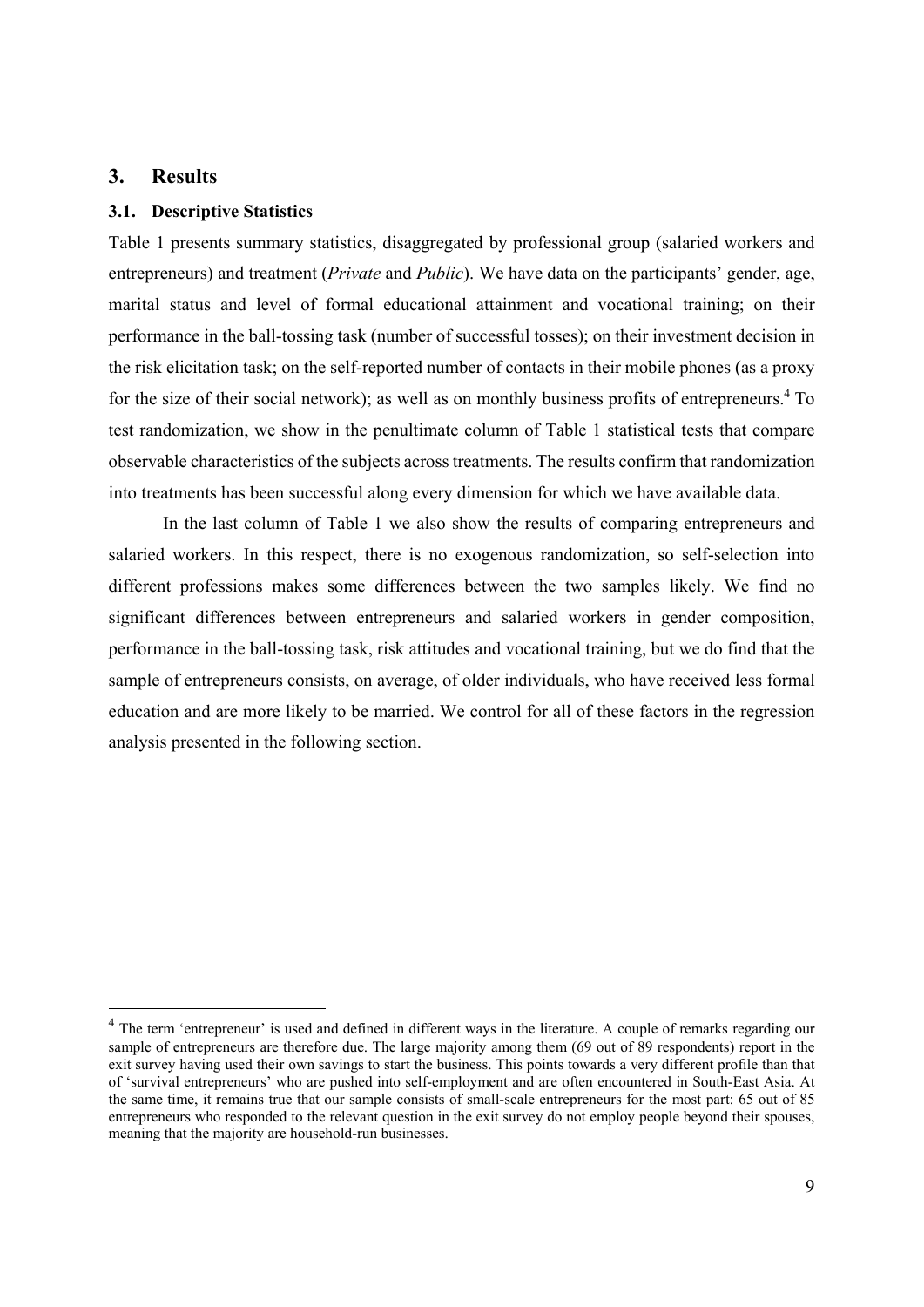|                                         |                  | Private          |                  | <b>Public</b>    |                | p-values <sup>g</sup>   |
|-----------------------------------------|------------------|------------------|------------------|------------------|----------------|-------------------------|
| Variable                                | Salaried         | Entrepreneur     | Salaried         | Entrepreneur     | Treat-<br>ment | Professio-<br>nal group |
| Female $(= 1)$                          | 0.64<br>(0.49)   | 0.57<br>(0.50)   | 0.67<br>(0.48)   | 0.56<br>(0.50)   | 0.93           | 0.28                    |
| <i>Married</i> $(= 1)$                  | 0.82<br>(1.16)   | 0.94<br>(1.12)   | 0.75<br>(1.40)   | 0.93<br>(1.10)   | 0.47           | 0.01                    |
| Performance <sup>a</sup>                | 2.96<br>(1.62)   | 2.49<br>(1.56)   | 2.44<br>(1.36)   | 2.56<br>(1.61)   | 0.55           | 0.50                    |
| Investment in Risk $\frac{b}{b}$        | 48.00<br>(38.54) | 47.00<br>(36.59) | 50.14<br>(31.22) | 58.83<br>(40.0)  | 0.24           | 0.52                    |
| Age (in years)                          | 38.43<br>(12.34) | 47.97<br>(11.15) | 37.50<br>(11.42) | 47.92<br>(11.97) | 0.72           | 0.00                    |
| Formal Education <sup>c</sup>           | 2.18<br>(0.39)   | 1.94<br>(0.24)   | 2.58<br>(0.44)   | 2.02<br>(0.27)   | 0.37           | 0.06                    |
| <i>Vocational Training</i> <sup>d</sup> | 0.59<br>(0.97)   | 0.50<br>(0.95)   | 0.42<br>(0.94)   | 0.42<br>(0.87)   | 0.28           | 0.92                    |
| # of Contacts $e$                       | 2.50<br>(1.43)   | 3.09<br>(1.67)   | 3.06<br>(1.80)   | 3.00<br>(1.65)   | 0.47           | 0.42                    |
| Business Profit <sup>f</sup>            | n/a              | 3,746<br>(2,164) | n/a              | 4,726<br>(3,277) | 0.18           |                         |
| $\boldsymbol{N}$                        | 28               | 35               | 36               | 41               |                |                         |

*Table 1: Summary Statistics* 

Notes: Mean values reported, with standard deviations in parentheses.

<sup>a</sup> *Performance* refers to the number of successful tosses in the ball-tossing task.<br><sup>b</sup> *Investment in Risk* is the number of invested tokens in the Gneezy and Potters (1997) risk elicitation task and ranges from 0 to 100, with higher values corresponding to higher risk tolerance.

<sup>c</sup> *Formal Education* categories include 0 (no education); 1 (primary school); 2 (lower secondary school); 3 (upper secondary school); 4 (continuing education); 5 (college); 6 (university).

<sup>d</sup> *Vocational education* categories include 0 (No training); 1 (Primary/elementary vocational school); 2 (Vocational secondary diploma); 3 (Professional school or vocational college diploma).

<sup>e</sup> *# of Contacts* is the self-reported number of contacts on the subject's cellphone, coded as shown in Online Appendix B.II.

<sup>f</sup> *Business Profit* (in million Vietnamese Dong) is the self-reported monthly business profit of entrepreneurs, adjusted by their reported share of the business ownership.

g p-values refer to comparisons between treatment (*Public* vs. *Private*) and between professional group (entrepreneurs vs. salaried workers). p-values are based on Mann-Whitney U tests (for *Performance, Investment*  in Risk, Age, Formal Education, Vocational Training and # of Contacts) and  $\chi^2$  tests (for *Female* and *Married*).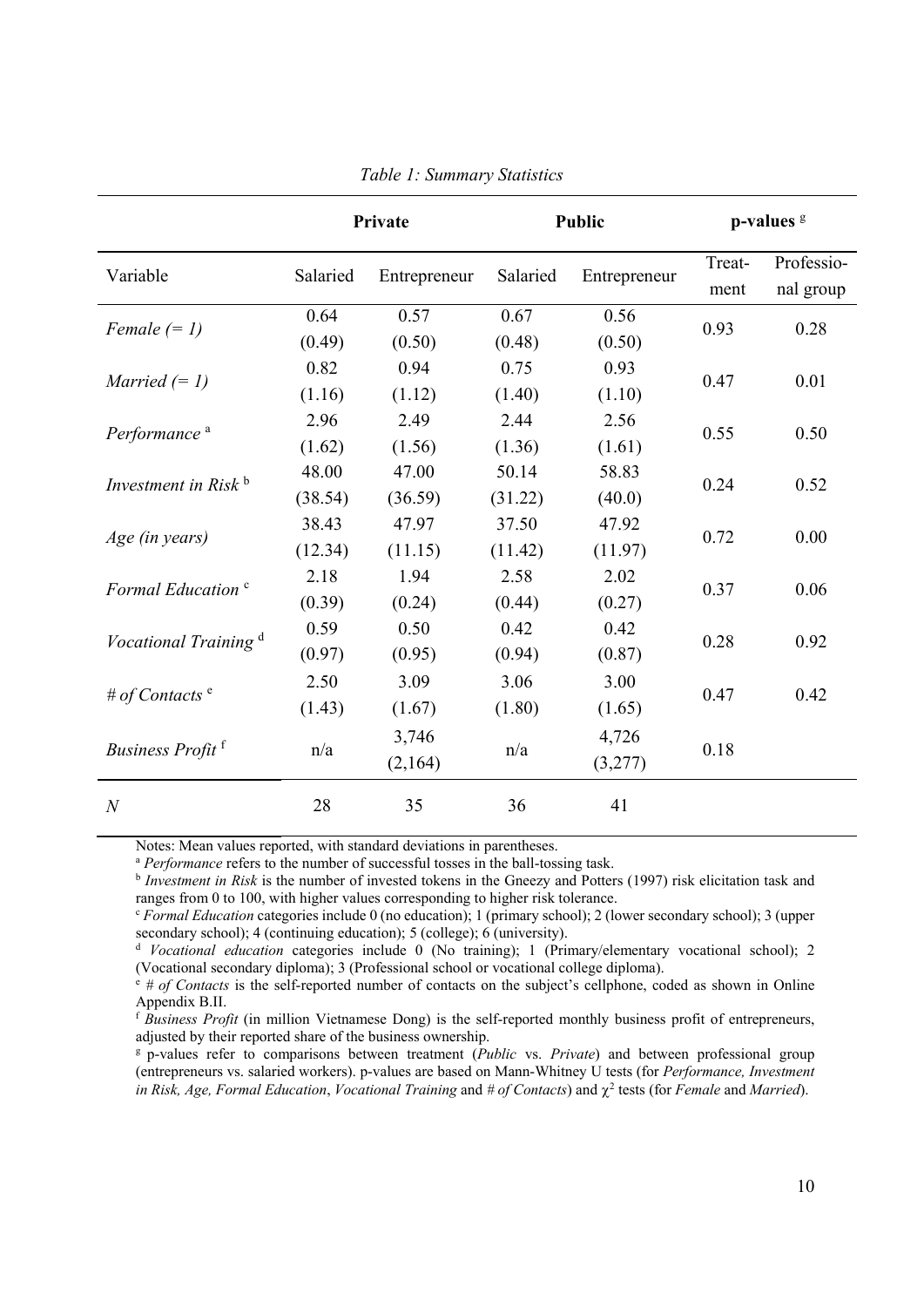#### **3.2. Competition Entry Choices**

The first question we are interested in is whether a difference in competitive attitudes exists between entrepreneurs and salaried workers. Figure 1 displays the percentage of subjects who choose to compete in the ball-tossing game, by professional group and treatment. In *Private*, entrepreneurs are much *less* competitive in their choices of payment scheme than salaried workers (20% vs. 46%; p=0.03,  $\chi^2$  test). Yet, Figure 1 also shows strong treatment effects. Competition entry rates among salaried workers drop by more than half when the competition decision is made public (46% vs. 19%; p=0.02,  $\chi^2$  test). Entrepreneurs follow the opposite pattern, increasing their willingness to compete in treatment *Public* compared to *Private*. While this increase is insignificant when using non-parametric tests (20% vs. 32%; p=0.25,  $\chi^2$  test), our regression analysis will reveal that the two professional groups react significantly differently to the treatment variation.

Before moving to the regression analysis, we briefly address the issue of gender differences as a side note. In line with most existing studies, we find that, in the aggregate, women are significantly less likely to choose the competitive payment scheme than men. Overall, the gender gap is very large, with men being almost five times as likely as women to choose competition (55% vs. 12%; p<0.01,  $\chi^2$  test), even though performance in this task does not differ significantly by gender (2.74 for men and 2.49 for women; p=0.43, Mann-Whitney U test). The gender gap is significant among both professional groups (p<0.01 for each,  $\chi^2$  tests), although it is slightly larger among salaried workers (68% vs. 12%) than among entrepreneurs (46% vs. 12%).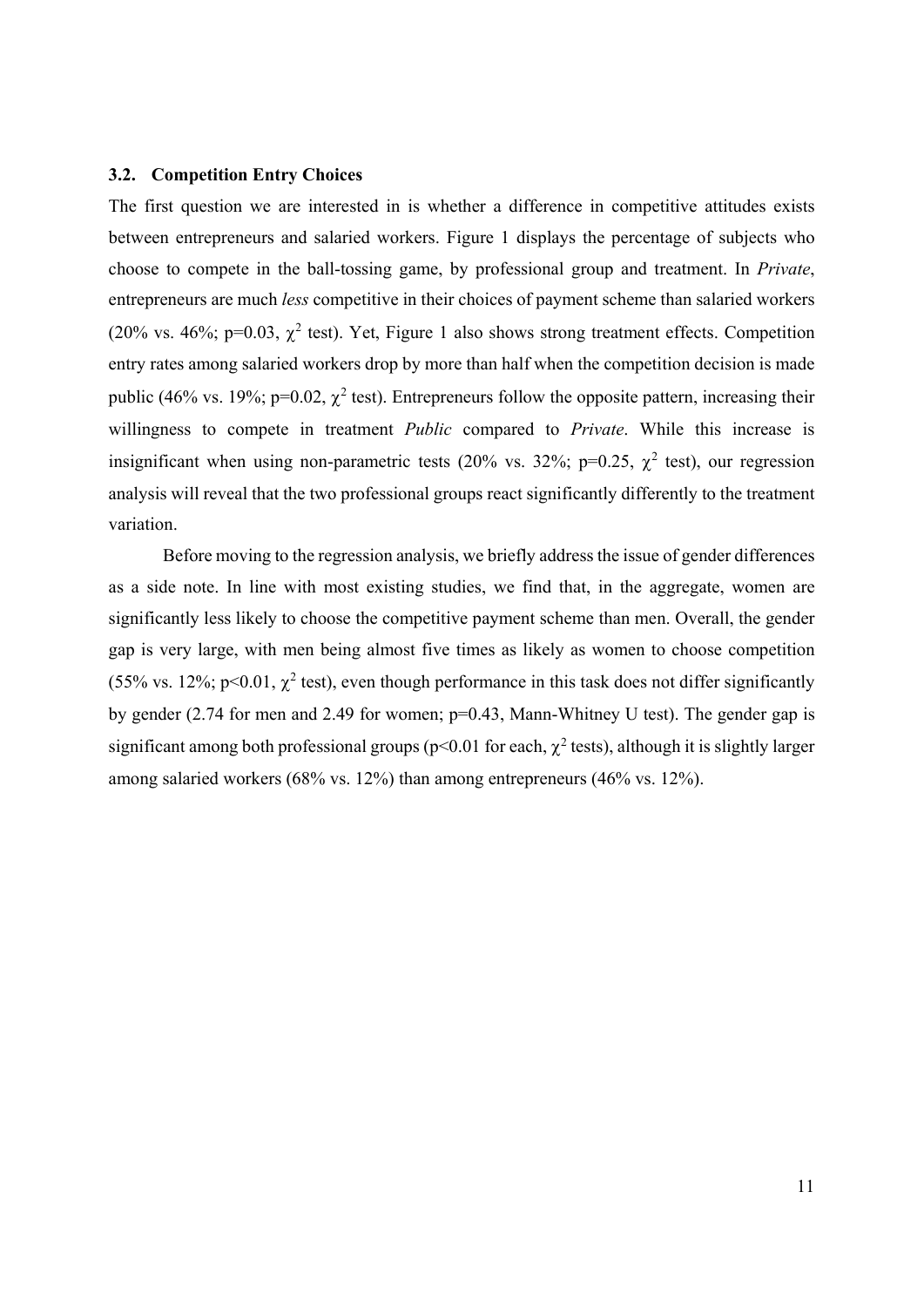

*Figure 1: Competition entry choices by professional group and treatment* 

-

Table 2 reports results from Ordinary Least Squares regressions, with a subject's competition choice as dependent variable.<sup>5</sup> In column (1), the right-hand side variables are dummy variables for treatment *Public* and for the professional group of entrepreneurs, as well as an interaction term between the two. In column (2) we add, first, a female dummy and our measure of risk attitudes as explanatory variables, motivated by the fact that the literature has identified both as key determinants of competitive behavior. Additionally, we add those exit survey variables that were included in the surveys of both professional groups, namely a participant's age, marital status, level of formal and vocational education (with higher values corresponding to a higher

Note: All bars include 95% confidence intervals

<sup>&</sup>lt;sup>5</sup> We prefer to present Ordinary Least Squares instead of Probit estimations due to the problems associated with estimating and testing for the significance of interaction terms in Probit models (Ai and Norton, 2003), and in light of the importance of the interaction term between treatment and professional group for our research question. However, for completeness we also report Probit regressions in Table A1 in Online Appendix A, confirming that all results remain qualitatively unchanged.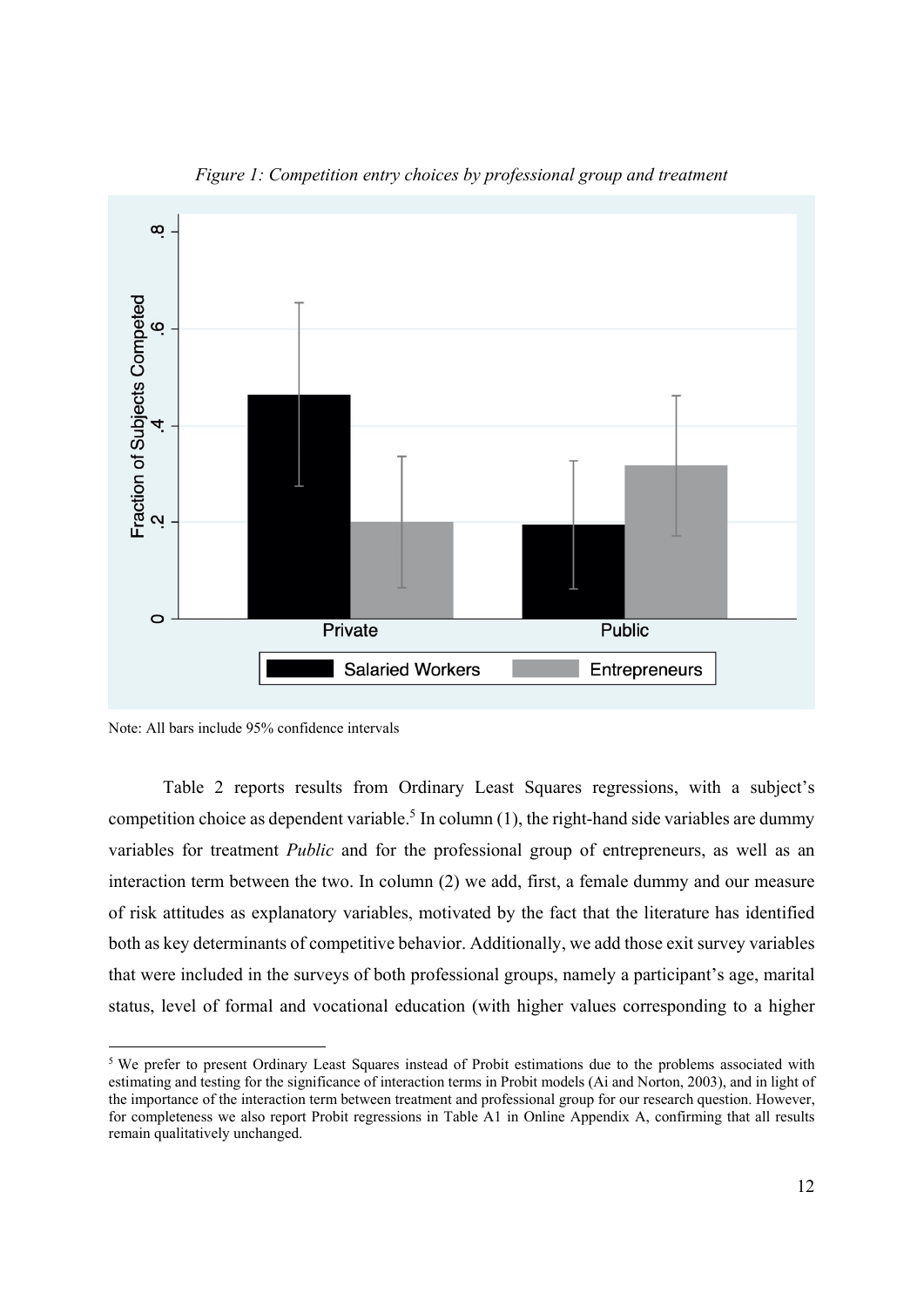educational attainment), and the number of contacts on their cell-phone as a proxy for the size of their social network.

In line with the impression from Figure 1 and the non-parametric analysis presented above, the coefficient for *Entrepreneur* is negative and significant in all specifications, reflecting the fact that this professional group competes less than salaried workers in the *Private* condition. In the *Public* condition, however, the difference between the two groups changes sign, with entrepreneurs competing more than salaried workers. This is due to the highly significant and positive interaction term between *Public* and *Entrepreneur*, which captures the difference in treatment responses of the two professional groups. As a consequence, the joint coefficient *Entrepreneur + Public x Entrepreneur* is significantly positive. This suggests a full reversal in the pattern of competitive behavior, with entrepreneurs being less competitive than salaried workers in *Private*, but more competitive in *Public*.

Looking at further control variables in column (2) of Table 2, we note that the female dummy is very sizeable, negative and highly significant, which matches the dominant finding in the literature. 6 The risk coefficient (*Investment in risk*) is insignificant and does not drive willingness to compete in our sample. Age has a weakly significant effect, with the willingness to compete slightly declining among older individuals. We can summarize our main findings on entrepreneurs vs. salaried workers as follows:

*Result 1:* Entrepreneurs are less competitive than salaried workers when tournament entry choices remain private, but more competitive than salaried workers when they are made public. The treatment responses of the two groups go in opposite directions and differ significantly from each other.

-

<sup>6</sup> We have also estimated versions of the Table 2 specifications where we add the interaction term between *Public* and *Female*. These interaction terms are always insignificant. Furthermore, including this interaction term does not lead to any notable changes in any of the Table 2 results.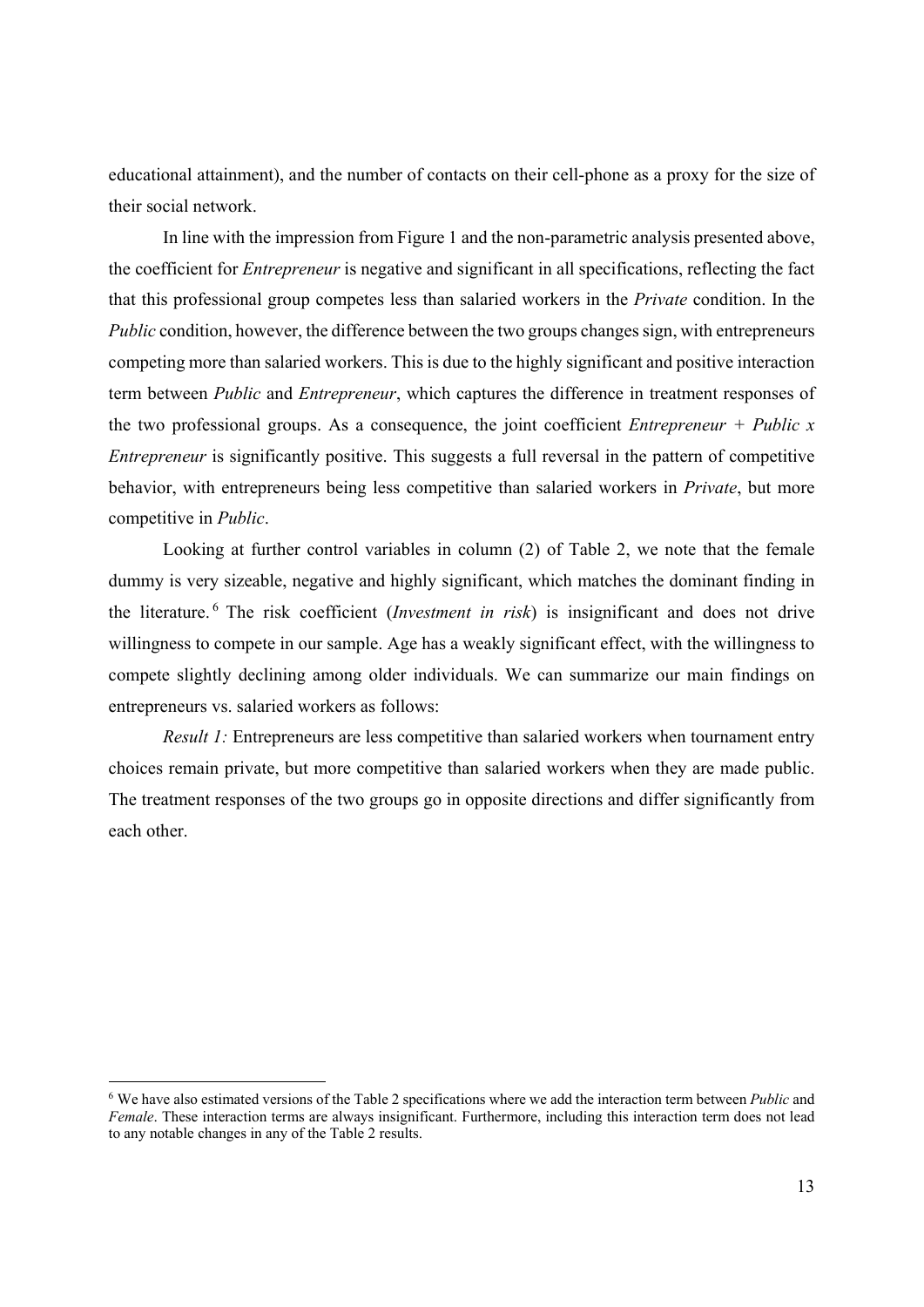|                                              | (1)        | (2)         |
|----------------------------------------------|------------|-------------|
| Public                                       | $-0.270**$ | $-0.294***$ |
|                                              | (0.077)    | (0.046)     |
| <b>Entrepreneurs</b>                         | $-0.264*$  | $-0.229**$  |
|                                              | (0.091)    | (0.050)     |
| <b>Public x Entrepreneurs</b>                | $0.387**$  | $0.391**$   |
|                                              | (0.112)    | (0.069)     |
| Female                                       |            | $-0.495***$ |
|                                              |            | (0.022)     |
| Investment in Risk                           |            | $-0.001$    |
|                                              |            | (0.001)     |
| <b>Married</b>                               |            | 0.032       |
|                                              |            | (0.132)     |
| <b>Formal Education</b>                      |            | 0.045       |
|                                              |            | (0.021)     |
| <b>Vocational Training</b>                   |            | $-0.071$    |
|                                              |            | (0.035)     |
| Age                                          |            | $-0.007*$   |
|                                              |            | (0.003)     |
| # of Contacts                                |            | 0.011       |
|                                              |            | (0.015)     |
| Constant                                     | $0.464***$ | $0.981**$   |
|                                              | (0.076)    | (0.221)     |
| N                                            | 140        | 130         |
| R-squared                                    | 0.052      | 0.325       |
| $p$ (Public + Public x Entrepreneurs)        | 0.157      | 0.060       |
| $p$ (Entrepreneurs + Public x Entrepreneurs) | 0.083      | 0.021       |

*Table 2: OLS Regressions on Competitive Choice* 

Notes. Dependent variable equals 1 if a subject chose competition for the ball-tossing task, and 0 otherwise. *Investment in Risk* ranges from 0 to 100, with higher values corresponding to higher risk tolerance. *Formal Education* ranges from 0 (No Education) to 7 (University Degree) and *Vocational Training* ranges from 0 (No Training) to 4 (Professional school or vocational college diploma). *# of Contacts* ranges from 1 (0-20 contacts) to 6 (501 or more contacts). Exact coding for *Formal Education, Vocational Training* and *# of Contacts* shown in Online Appendix B.II. The number of observations is slightly smaller in (2) due to some responses missing in the exit survey. Robust standard errors clustered at waiting room level in parentheses. \*\*\*  $p<0.01$ , \*\*  $p<0.05$ , \* p<0.1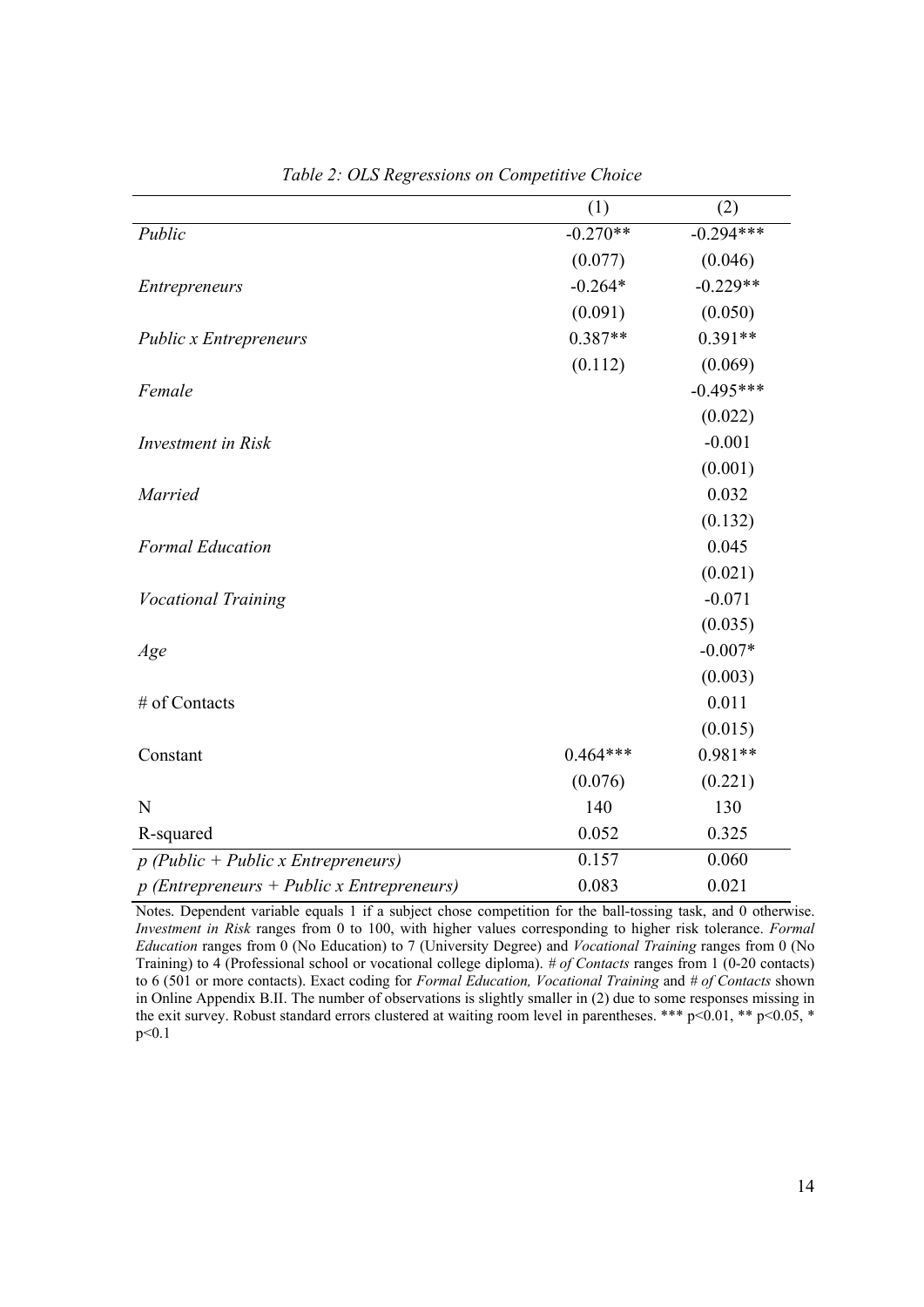# **3.3. Insights From the Follow-Up Survey: Understanding the Treatment Effects and Linking Entrepreneurial Choices to Profits**

To better understand why business owners increase and salaried workers decrease their willingness to compete when their choices are observable by peers, we can use the data from the follow-up survey described in section 2.3. Table 3 reports mean responses to each of the nine questions included in the survey, disaggregated by professional group. The data reveal that, overall, respondents consider competitive behavior more appropriate when running a business (mean rating of 4.13) than in salaried jobs (mean rating of 3.27). The difference in the appropriateness ratings is large and significant both in the sample of entrepreneurs (mean rating of 4.30 in business vs. 3.11 in salaried jobs; p<0.01,Wilcoxon signed-ranks test) and in that of salaried workers (mean rating of 3.92 in business vs. 3.47 in salaried jobs; p<0.01, Wilcoxon signed-ranks test). In addition, we note that entrepreneurs agreed more than salaried workers to the statement that being competitive is appropriate in doing business  $(4.30 \text{ vs. } 3.92; \text{ p} < 0.01, \text{ Mann-Whitney } U \text{ test})$ , while they agreed less than salaried workers that being competitive is appropriate for salaried jobs (3.11 vs. 3.47, p=0.05). Hence, competition is generally considered 'the right thing to do' for entrepreneurs, in any case more so than for salaried workers. Building up on this observation, we document a stronger concern among entrepreneurs than among salaried workers about their social image and reputation  $(4.32 \text{ vs. } 4.00; \text{ p=0.06}, \text{Mann-Whitney U test})$ , about what other people think of them in general  $(3.74 \text{ vs. } 3.19; \text{ p} < 0.01)$ , and about being the best at what they do  $(3.49 \text{ vs. } 2.97;$ p<0.01).

The kind of behavior we document in our experiment is nicely summarized in the responses to survey questions Q6 ('I like to compete') and Q5 ('I like to compete when others can see what I am doing'). The two professional groups offer similar responses to Q6, mirroring the fact that tournament entry rates in our experiment do not differ by group in the pooled sample (pooling across treatments, competition entry rates are 27% for entrepreneurs and 31% for salaried workers;  $p=0.52$ ,  $\chi^2$  test). However, business owners indicate in Q5 a significantly stronger preference for competition than salaried workers when decisions are observed  $(3.74 \text{ vs. } 3.42; \text{ p} < 0.01; \text{ Mann}$ Whitney test).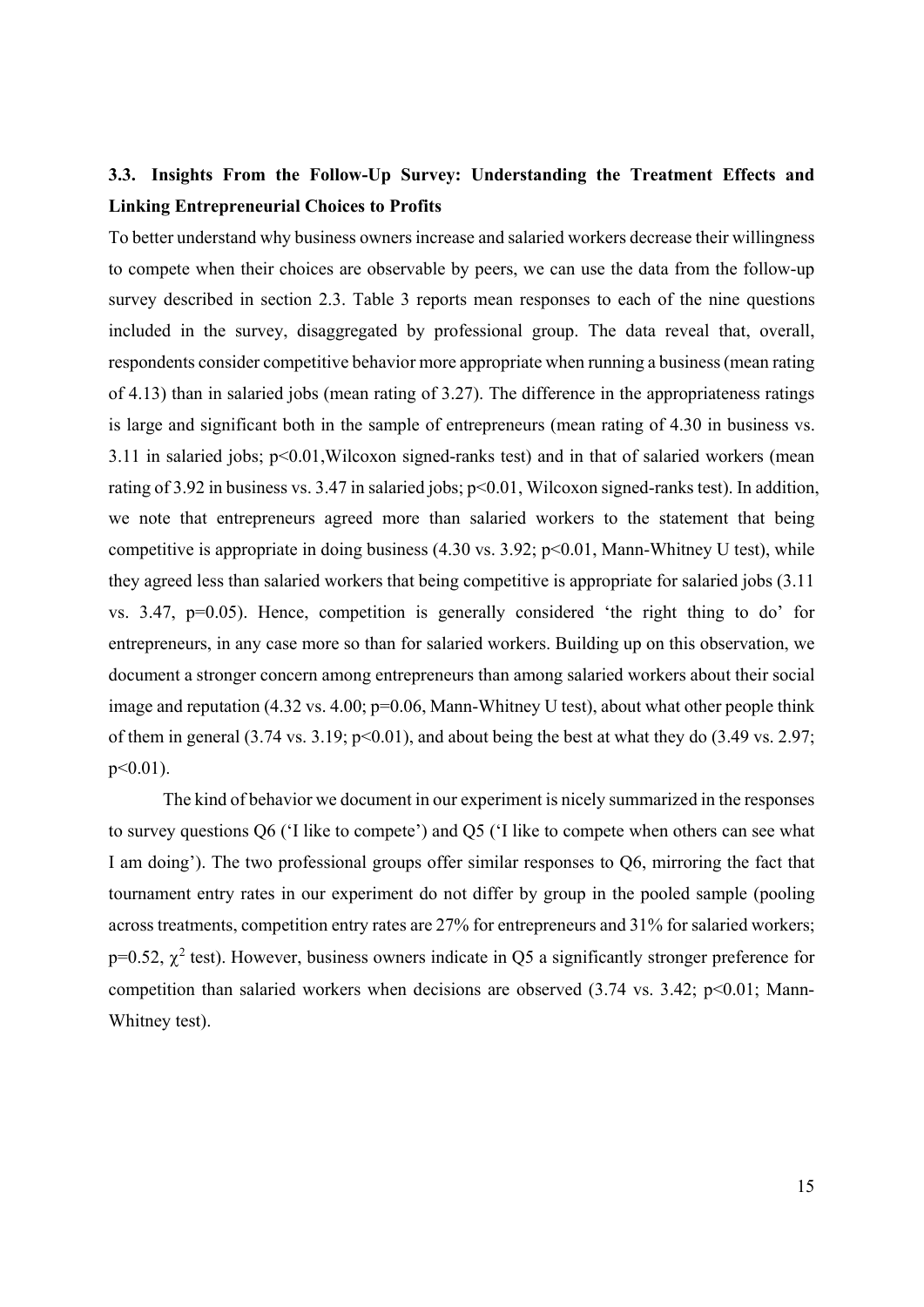|                                                                                | Entrepreneurs | Salaried workers# | Overall mean |
|--------------------------------------------------------------------------------|---------------|-------------------|--------------|
| Q1: Being competitive is appropriate in<br>the context of doing business.      | 4.30          | $3.92$ ***        | 4.13         |
| Q2: Being competitive is appropriate<br>when one has a salaried job.           | 3.11          | $3.47*$           | 3.27         |
| Q3: Being competitive is a key to<br>success in the context of doing business. | 4.21          | $3.94*$           | 4.09         |
| Q4: Being competitive is a key to<br>success when one has a salaried job       | 3.36          | 3.39              | 3.37         |
| Q5: I like to compete when others can<br>see what I am doing.                  | 3.74          | $3.42**$          | 3.59         |
| Q6: In general, I like to compete.                                             | 3.80          | 3.58              | 3.70         |
| Q7: What other people think about me<br>is very important to me.               | 3.74          | $3.19***$         | 3.49         |
| Q8: It is important to maintain a good<br>social image and reputation.         | 4.32          | $4.00*$           | 4.17         |
| Q9: It is important for me to be the best<br>at what I do                      | 3.49          | 2.97 ***          | 3.25         |

*Table 3: Mean Responses in the Follow-up Survey* 

Notes. All responses are coded as follows:  $1 =$  Strongly disagree or disapprove;  $2 =$  Disagree or disapprove;  $3 =$ Indifferent/Neutral or undecided; 4 = Agree, approve; 5 = Strongly agree or approve.

# Stars in this column show results of Mann-Whitney U tests comparing responses between entrepreneurs and salaried workers. \*\*\* p<0.01, \*\* p<0.05, \* p<0.1.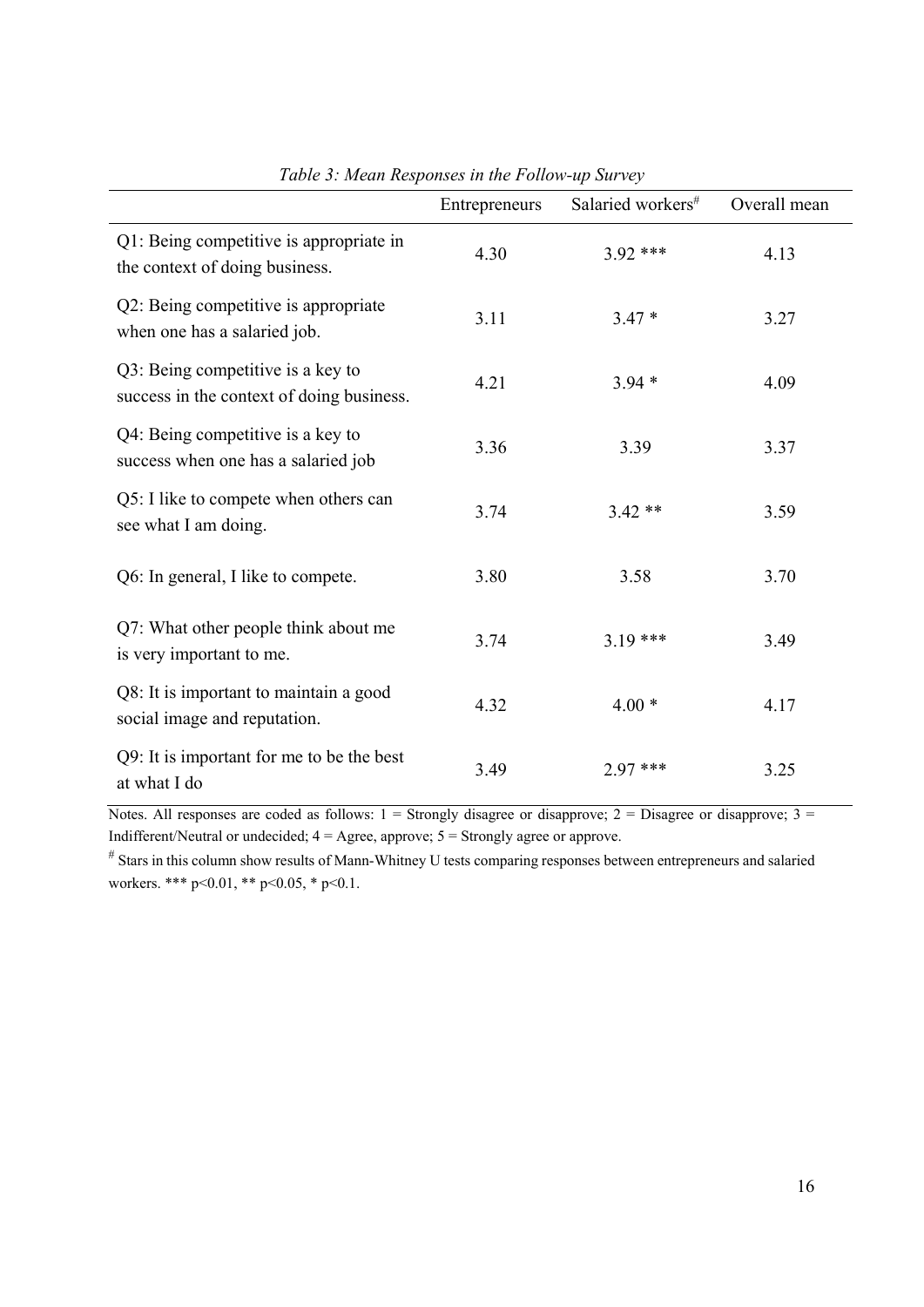So, the analysis of the follow-up survey can help explain the patterns and treatment responses we observe in Figure 1: when the competition decision is made public, salaried workers as well as entrepreneurs change their behavior in the direction of what is considered appropriate for each professional group, reducing or increasing their willingness to compete, respectively. The emerging pattern is that choices move towards the commonly held view that entrepreneurs behave in a more competitive fashion compared to non-entrepreneurs, and this movement is also driven by salaried workers who express a distaste for competition when they are under observation.

In addition to the above discussion on the role of individual attitudes towards competition and perceptions about what is appropriate for each group, we find that survey respondents also attach an instrumental value to competitive behavior in business. Overall, being competitive is considered as being a key to success in business (mean rating of 4.09), much more so than in salaried jobs (mean rating of 3.37). This difference in perceptions exists both among entrepreneurs  $(4.21 \text{ vs. } 3.36; \text{ p} < 0.01, \text{ Wilcoxon signed-ranks test})$  and among salaried workers  $(3.94 \text{ vs. } 3.39; \text{ m}$ p<0.01). The responses to these survey items reinforce our explanation of the observed treatment differences as being driven by participants' perceptions regarding the role of competitiveness in each sector and the behavior expected from each professional group. Such norms and expectations arguably take up a central position when competition decisions are made public, shaping the behavior of entrepreneurs and salaried workers in our sample.

Finally, for our sample of entrepreneurs we also asked for their business profits in the exit survey. 71 out of 76 entrepreneurs answered this question, so we can link profits to experimental choices for these participants. We find that those entrepreneurs choosing the competitive payment scheme in the experiment have an average monthly profit of 4.73 million Vietnamese Dong, while those choosing the piece rate scheme fare considerably worse, with 4.35 million Vietnamese Dong on average. The difference is significant  $(p=0.02,$  Mann-Whitney U-test), confirming that experimental choices are related to economic outcomes in the field. We summarize this evidence as follows:

*Result 2:* When decisions are public, choices of both entrepreneurs and salaried workers are aligned with their peers' expectations about what is considered as the appropriate behavior for each professional group. For entrepreneurs, we find a significantly positive relationship between their willingness to compete and their businesses' monthly profits.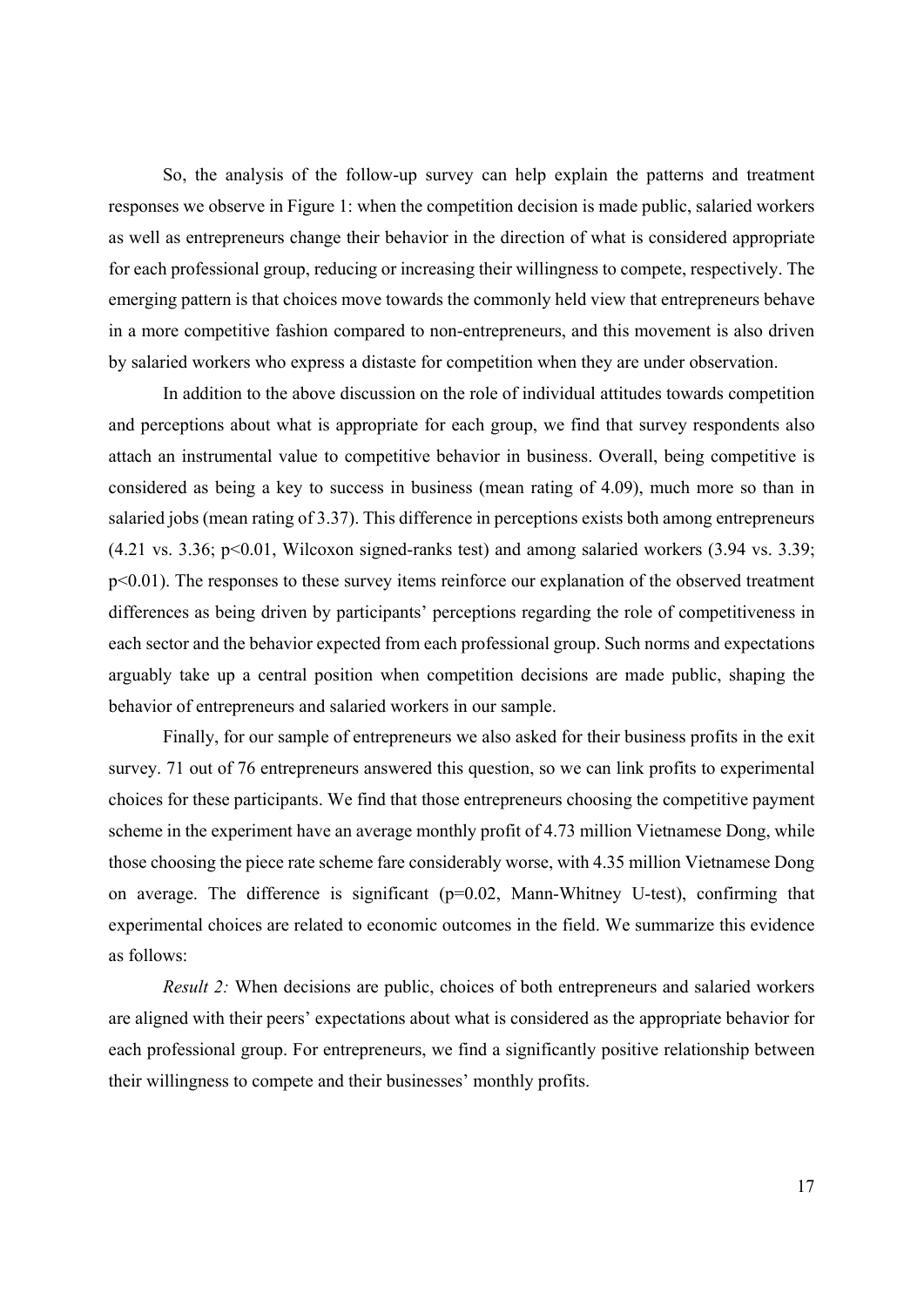# **4. Conclusion**

In this paper, we have presented a lab-in-the-field experiment with a sample of entrepreneurs and salaried workers in Vietnam. We have elicited their willingness to compete in a real effort task (Gneezy et al., 2009), varying the observability of individual choices in a between-subjects design. While we have found that more competitive entrepreneurs have, on average, higher profits in their businesses (thus confirming earlier evidence from Berge et al., 2015), the relationship between competitiveness and being an entrepreneur or not is not straightforward. Contrary to the conjecture that entrepreneurs might be more competitive *per se*, we have found a more nuanced pattern of behavior. In fact, when choices between a piece-rate and a tournament payment scheme remain private, the sample of salaried workers opts for the competitive payment scheme more frequently than the sample of entrepreneurs. However, this pattern reverses completely when participants know that their choices will be observed by other peers. The reactions of the two professional groups to introducing observability of their choices are in opposite directions and significantly different from each other.

As an explanation for this reversal of behavior contingent on the observability of choices, evidence from a follow-up survey conducted six months after the main experiment suggests that the stereotypical image of entrepreneurs as a highly competitive group may be the result of a desire to maintain a good social image and reputation, behaving in accordance with certain norms and peers' expectations. Likewise, salaried workers reduce their willingness to compete when choices become public because it is perceived as less appropriate to compete as a salaried worker than as an entrepreneur. The difference in behavior between the *Private* and the *Public* condition implies a methodological caveat when comparing entrepreneurs and non-entrepreneurs *without* controlling for whether their choices are observable or not. Previous studies that do not distinguish between observable and unobservable conditions may have missed important interaction effects of professional activity and making choices in private or public. Future work on the behavior of entrepreneurs may therefore want to control for such potential interaction effects and thus pay attention to how perceived norms influence entrepreneurs' behavior when their actions are publicly observable.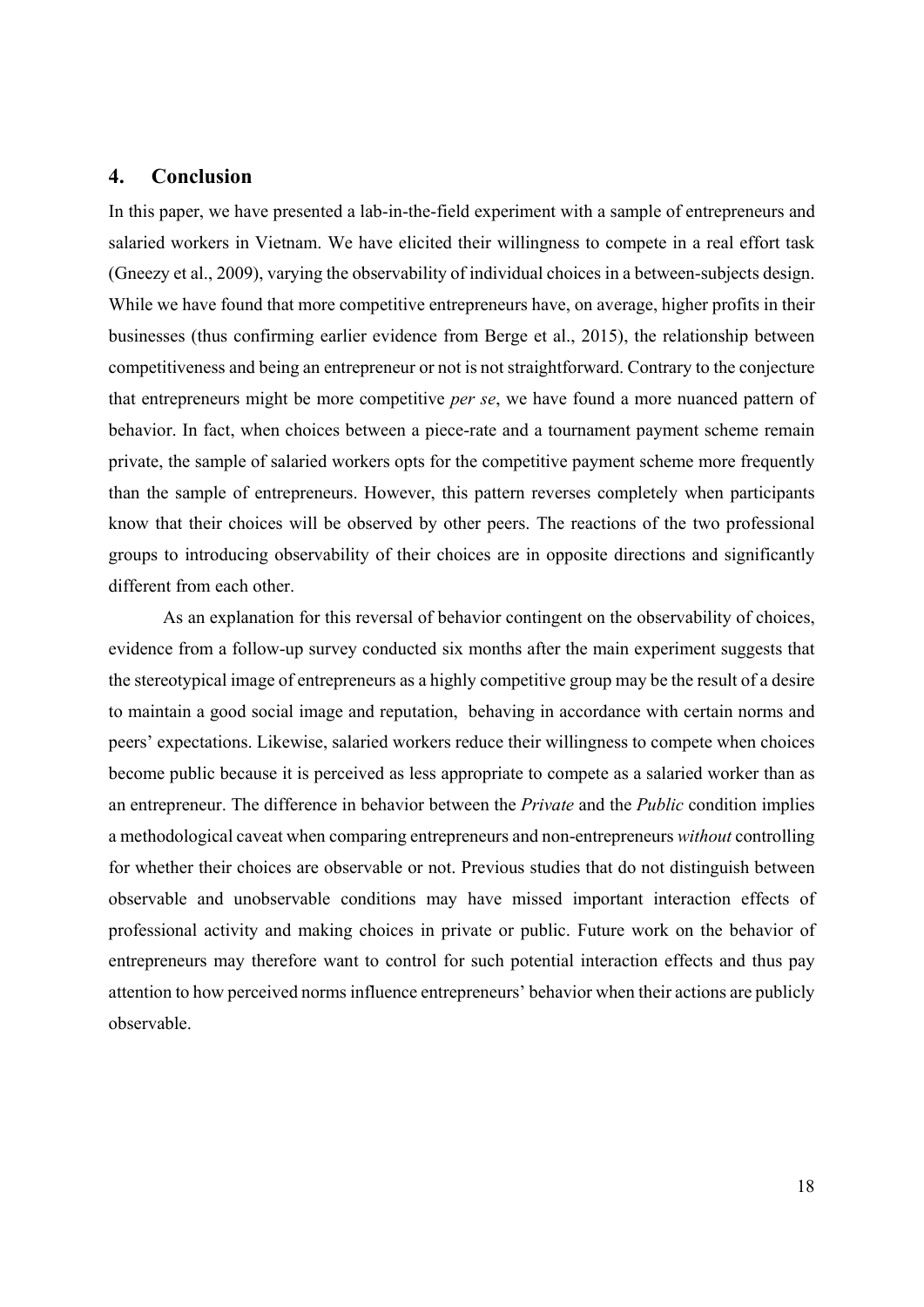# **References**

- Ai, C., & Norton, E. C. (2003). Interaction terms in logit and probit models. *Economics Letters*, 80(1), 123-129.
- Almås, I., Cappelen, A. W., Salvanes, K. G., Sørensen, E. Ø., & Tungodden, B. (2016). What explains the gender gap in college track dropout? Experimental and administrative evidence. *American Economic Review*, *106*(5), 296-302.
- Andersen, S., Ertac, S., Gneezy, U., List, J. A., & Maximiano, S. (2013). Gender, competitiveness, and socialization at a young age: Evidence from a matrilineal and a patriarchal society. *Review of Economics and Statistics*, *95*(4), 1438-1443.
- Andreoni, J., & Petrie, R. (2004). Public goods experiments without confidentiality: a glimpse into fund-raising. *Journal of Public Economics*, *88*(7-8), 1605-1623.
- Banerjee, D., Ibanez, M., Riener, G., & Wollni, M. (2015). Volunteering to take on power: Experimental evidence from matrilineal and patriarchal societies in India. DICE Discussion Paper No. 204.
- Batsaikhan, M. (2017). Trust, trustworthiness, and business success: Lab and field findings from entrepreneurs. *Economic Inquiry*, *55*(1), 368-382.
- Batsaikhan, M., & Putterman, L. (2019). An honest day's pay: Cooperation among entrepreneurs vs. students, and linkages to real-world business success. *Southern Economic Journal*, *86*(2), 478-502.
- Baum, J. R., & Locke, E. A. (2004). The relationship of entrepreneurial traits, skill, and motivation to subsequent venture growth. *Journal of Applied Psychology*, *89*(4), 587-598.
- Bénabou, R., & Tirole, J. (2006). Incentives and prosocial behavior. *American Economic Review*, *96*(5), 1652-1678.
- Berge, L. I. O., Bjorvatn, K., Pires, A. J. G., & Tungodden, B. (2015). Competitive in the lab, successful in the field? *Journal of Economic Behavior & Organization*, 118, 303-317.
- Burmeister-Lamp, K., Lévesque, M., & Schade, C. (2012). Are entrepreneurs influenced by risk attitude, regulatory focus or both? An experiment on entrepreneurs' time allocation. *Journal of Business Venturing*, *27*(4), 456-476.
- Buser, T., Niederle, M., & Oosterbeek, H. (2014). Gender, competitiveness, and career choices. *Quarterly Journal of Economics*, *129*(3), 1409-1447.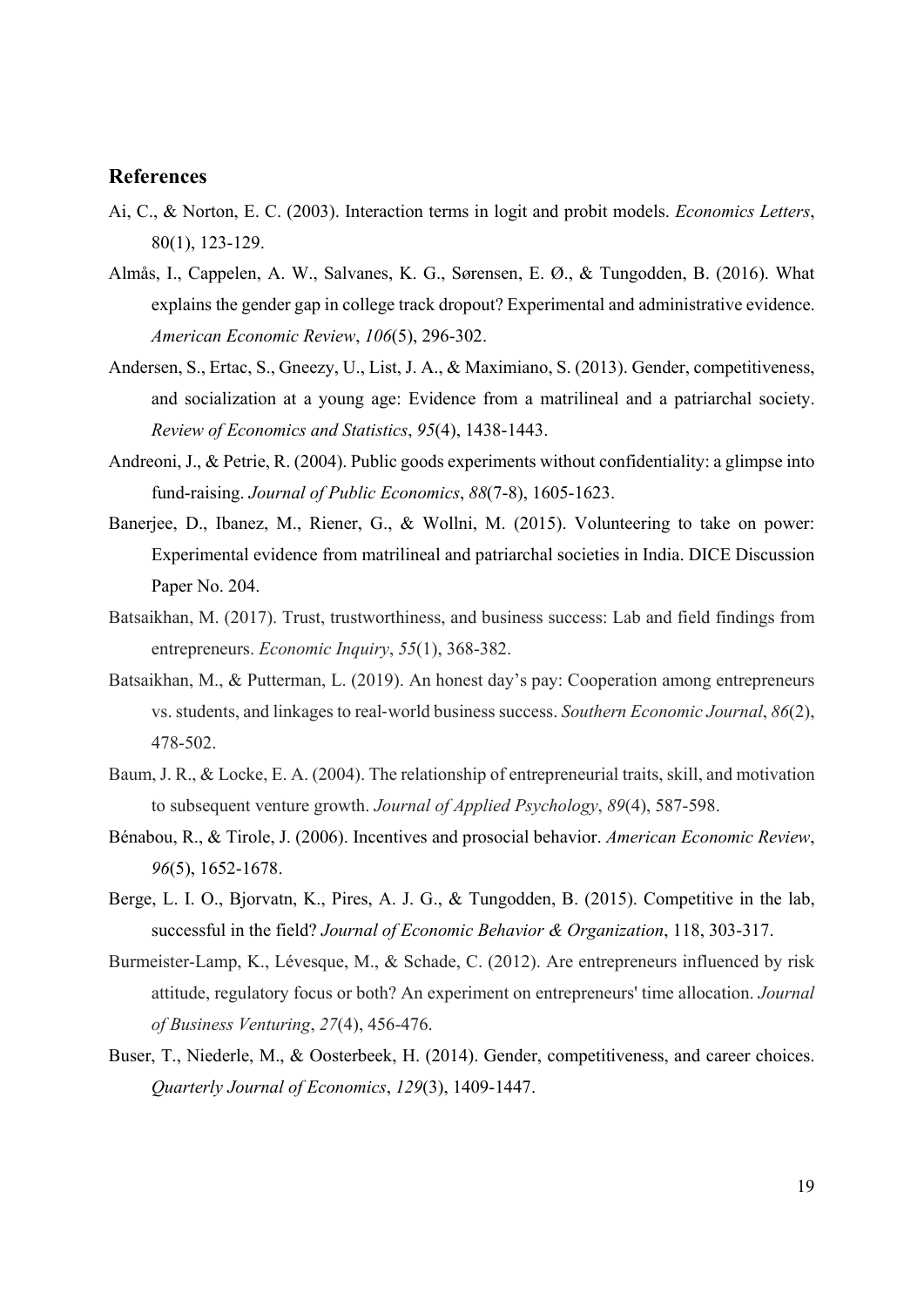- Buser, T., Peter, N., & Wolter, S. C. (2017). Gender, competitiveness, and study choices in high school: evidence from Switzerland. *American Economic Review, 107*(5), 125-130.
- Buser, T., Ranehill, E., & van Veldhuizen, R. (2021). Gender differences in willingness to compete: The role of public observability. *Journal of Economic Psychology*, forthcoming.
- Cohn, A., Fehr, E., & Maréchal, M. A. (2014). Business culture and dishonesty in the banking industry. *Nature*, *516*(7529), 86-89.
- Cooper, D. J., & Saral, K. J. (2013). Entrepreneurship and team participation: An experimental study. *European Economic Review*, *59*, 126-140.
- Datta Gupta, N., Poulsen, A., & Villeval, M. C. (2013). Gender matching and competitiveness: Experimental evidence. *Economic Inquiry*, *51*(1), 816-835.
- Dufwenberg, M., & Muren, A. (2006). Generosity, anonymity, gender. *Journal of Economic Behavior & Organization*, *61*(1), 42-49.
- Flory, J., Leibbrant, A., and List, J. (2015). Do competitive work places deter female workers? A large-scale natural field experiment on gender differences. *Review of Economic Studies*, 82(1), 122-155.
- Gneezy, U., Niederle, M., & Rustichini, A. (2003). Performance in competitive environments: Gender differences. *Quarterly Journal of Economics*, *118*(3), 1049-1074.
- Gneezy, U., & Potters, J. (1997). An experiment on risk taking and evaluation periods. *The Quarterly Journal of Economics*, *112*(2), 631-645.
- Gneezy, U., Leonard, K. L., & List, J. A. (2009). Gender differences in competition: Evidence from a matrilineal and a patriarchal society. *Econometrica*, *77*(5), 1637-1664.
- Holm, H. J., Opper, S., & Nee, V. (2013). Entrepreneurs under uncertainty: An economic experiment in China. *Management Science*, *59*(7), 1671-1687.
- Holm, H. J., Opper, S., & Nee, V. (2017). Risk aversion and guanxi activities: A behavioral analysis of CEOs in China. *Academy of Management Journal*, *60*(4), 1504-1530.
- Holm, H. J., Nee, V., & Opper, S. (2020). Strategic decisions: behavioral differences between CEOs and others. *Experimental Economics*, 23(1), 154-180.
- Kirzner, I. M. (2015). *Competition and Entrepreneurship*. University of Chicago Press.
- Koudstaal, M., Sloof, R., & Van Praag, M. (2016). Risk, uncertainty, and entrepreneurship: Evidence from a lab-in-the-field experiment. *Management Science*, *62*(10), 2897-2915.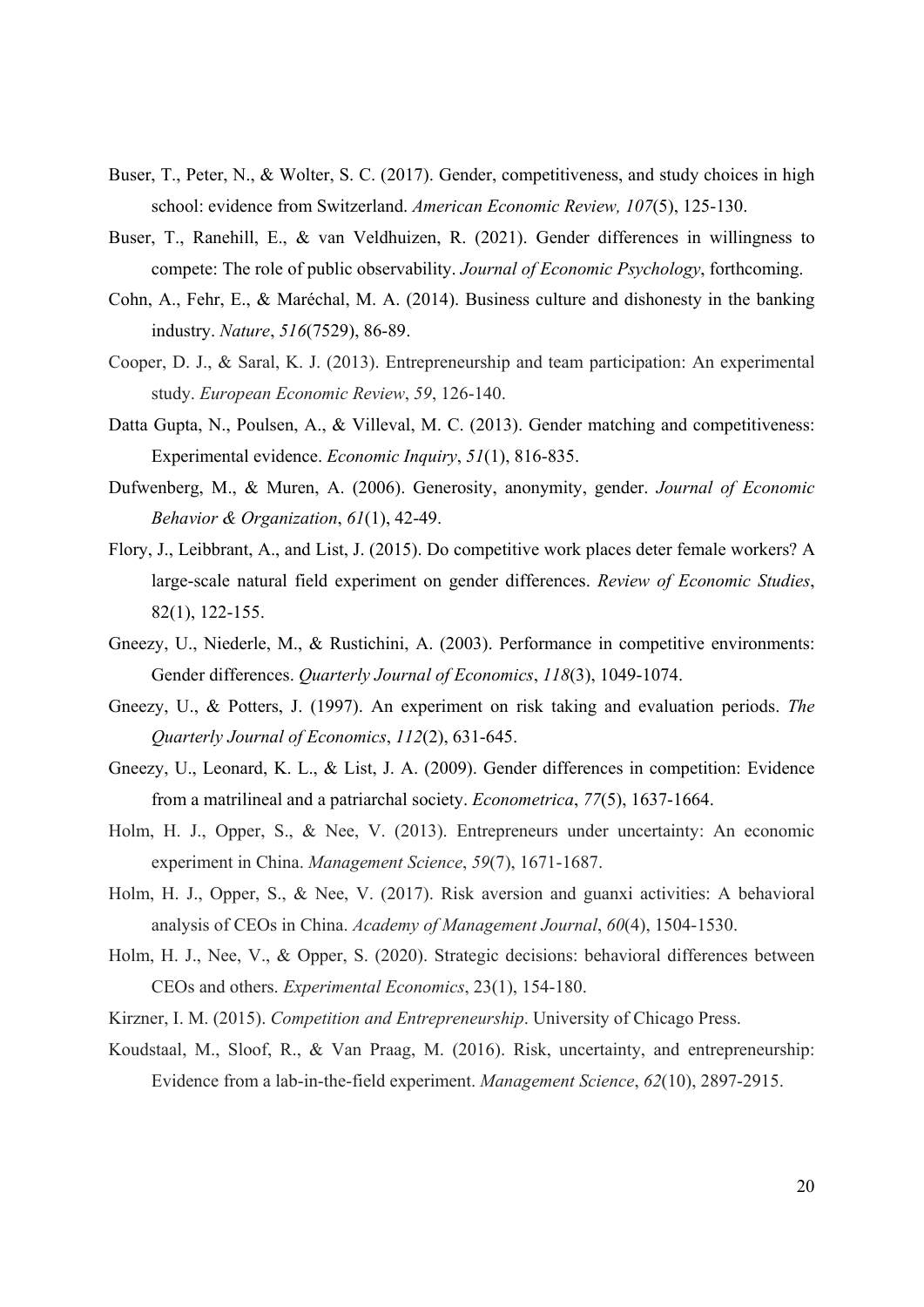- Lacetera, N., & Macis, M. (2010). Social image concerns and prosocial behavior: Field evidence from a nonlinear incentive scheme. *Journal of Economic Behavior & Organization*, *76*(2), 225-237.
- Lambarraa, F., & Riener, G. (2015). On the norms of charitable giving in Islam: Two field experiments in Morocco. *Journal of Economic Behavior & Organization*, *118*, 69-84.
- Leibbrandt, A. (2012). Are social preferences related to market performance?. *Experimental Economics*, 15(4), 589-603.
- Lumpkin, G., & Dess, G. (1996). Clarifying the entrepreneurial orientation construct and linking it to performance. *Academy of Management Review*, 21(1), 135–172
- Macko, A., & Tyszka, T. (2009). Entrepreneurship and risk taking. *Applied Psychology*, *58*(3), 469-487.
- Niederle, M., & Vesterlund, L. (2007). Do women shy away from competition? Do men compete too much? *Quarterly Journal of Economics*, *122*(3), 1067-1101.
- Rauch, A., & Frese, M. (2007). Born to be an entrepreneur? Revisiting the personality approach to entrepreneurship. In J. R. Baum, M. Frese, & R. A. Baron (Eds.), *The Psychology of Entrepreneurship* (pp. 41-65). (The organizational frontiers series). Lawrence Erlbaum Associates.
- Reuben, E., Sapienza, P., & Zingales, L. (2020). Taste for competition and the gender gap among young business professionals. Working Paper. NYU Abu Dhabi.
- Saccardo, S., Pietrasz, A., & Gneezy, U. (2018). On the size of the gender difference in competitiveness. *Management Science*, *64*(4), 1541-1554.
- Shane, S., Locke, E. A., & Collins, C. J. (2003). Entrepreneurial motivation. *Human Resource Management Review*, *13*(2), 257-279.
- Yoeli, E., Hoffman, M., Rand, D. G., & Nowak, M. A. (2013). Powering up with indirect reciprocity in a large-scale field experiment. *Proceedings of the National Academy of Sciences*, *110*, 10424-10429.
- Zhao, H., & Seibert, S. E. (2006). The big five personality dimensions and entrepreneurial status: A meta-analytical review. *Journal of Applied Psychology*, *91*(2), 259.
- Zhao, H., Seibert, S. E., & Lumpkin, G. T. (2010). The relationship of personality to entrepreneurial intentions and performance: A meta-analytic review. *Journal of Management*, *36*(2), 381-404.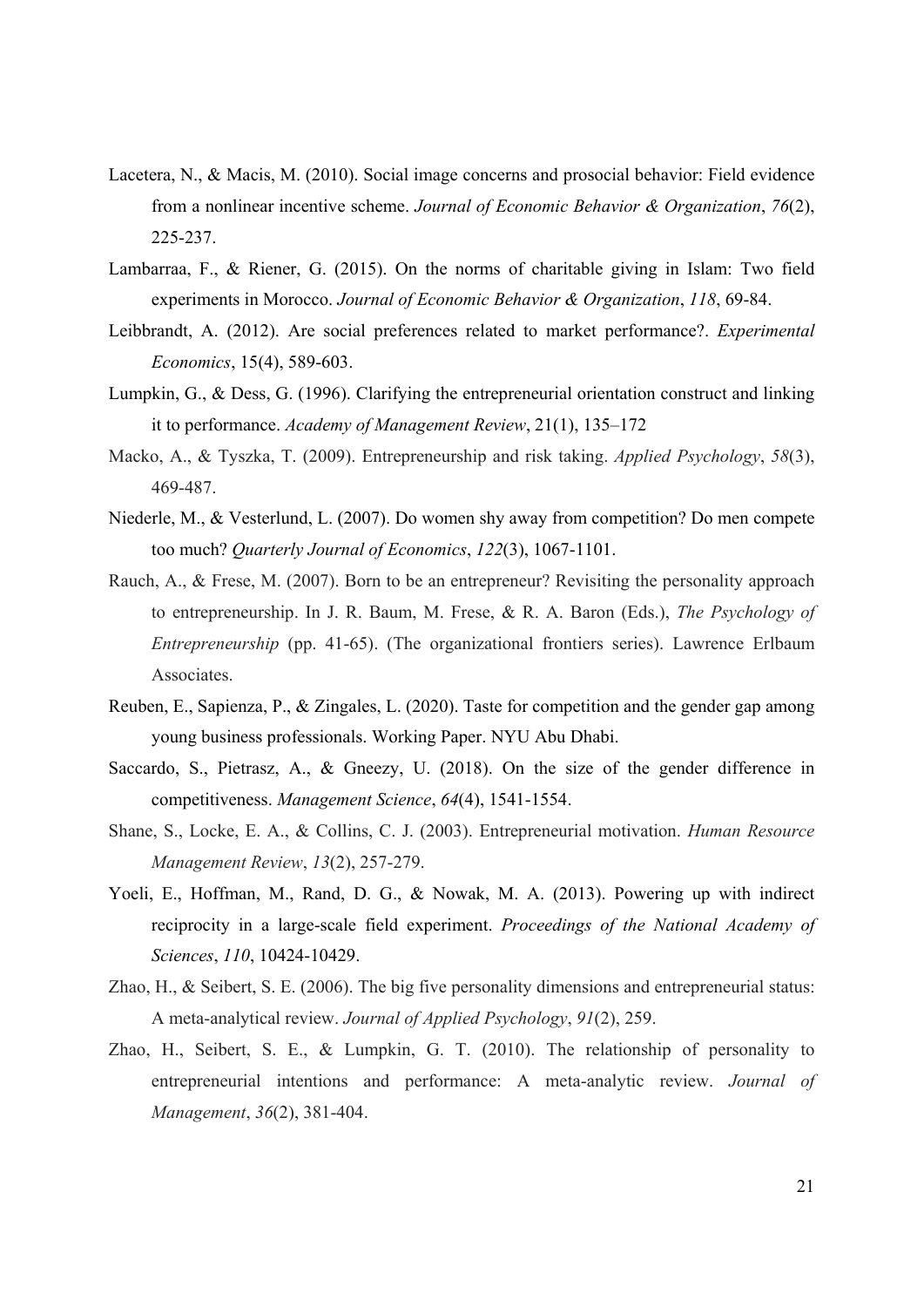# **Online Appendix A – Additional figures and tables**

*Figure A1: Room settings for the experiment* 

#### **Room 1: Instruction of Ball Tossing Game**

Subjects are invited to each section where the enumerators explained the game rules and payment scheme ( tournament versus piece-rate ) in this large room. Subjects had the opportunity to ask questions before they make their choice of payment. We assigned an identification number for each subject to keep the anonymity. However, in Public treatment, subjects were asked to stand each side of the room depending on their choice of payment scheme after making their choice

#### **Room 2 Ball tossing and Waiting Rooms**

| Waiting Room A |                            | Ball Tossing Room A Subjects waited for their turn to toss the ball                         |
|----------------|----------------------------|---------------------------------------------------------------------------------------------|
|                |                            | in a waiting room. We minimized the wait time<br>by dividing each session into four waiting |
| Waiting Room B | <b>Ball Tossing Room B</b> | rooms. Because subjects in each waiting                                                     |
|                |                            | room can see each other, we have clustered                                                  |
| Waiting Room C | <b>Ball Tossing Room C</b> | Jour standard errors at this room level. The                                                |
|                |                            | ball tossing rooms are private and only one<br>subject at a time with an enumerator.        |
| Waiting Room D | Ball Tossing Room D        |                                                                                             |
|                |                            |                                                                                             |

#### **Room 3: Other Tasks and Exit Survey**

Once the subjects complated the ball tossing task, they were invited to another room to do the other tasks here and answer the exit survey

#### **Room 4: Payment and Cashier**

Subjects joined the other subjects in a large room and received their payment.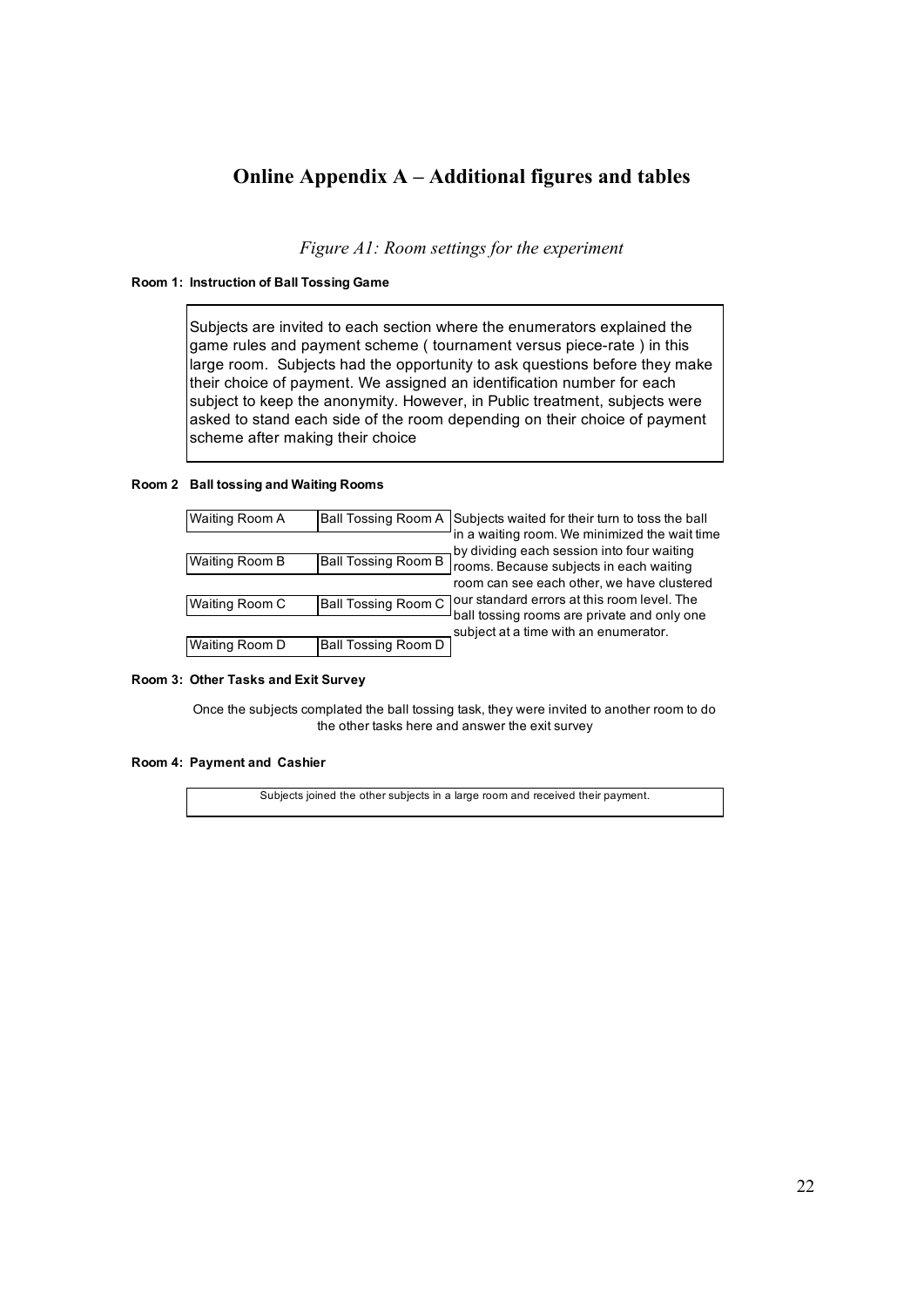

*Figure A2: Competition entry choices by professional group and treatment – using the full sample of 196 participants*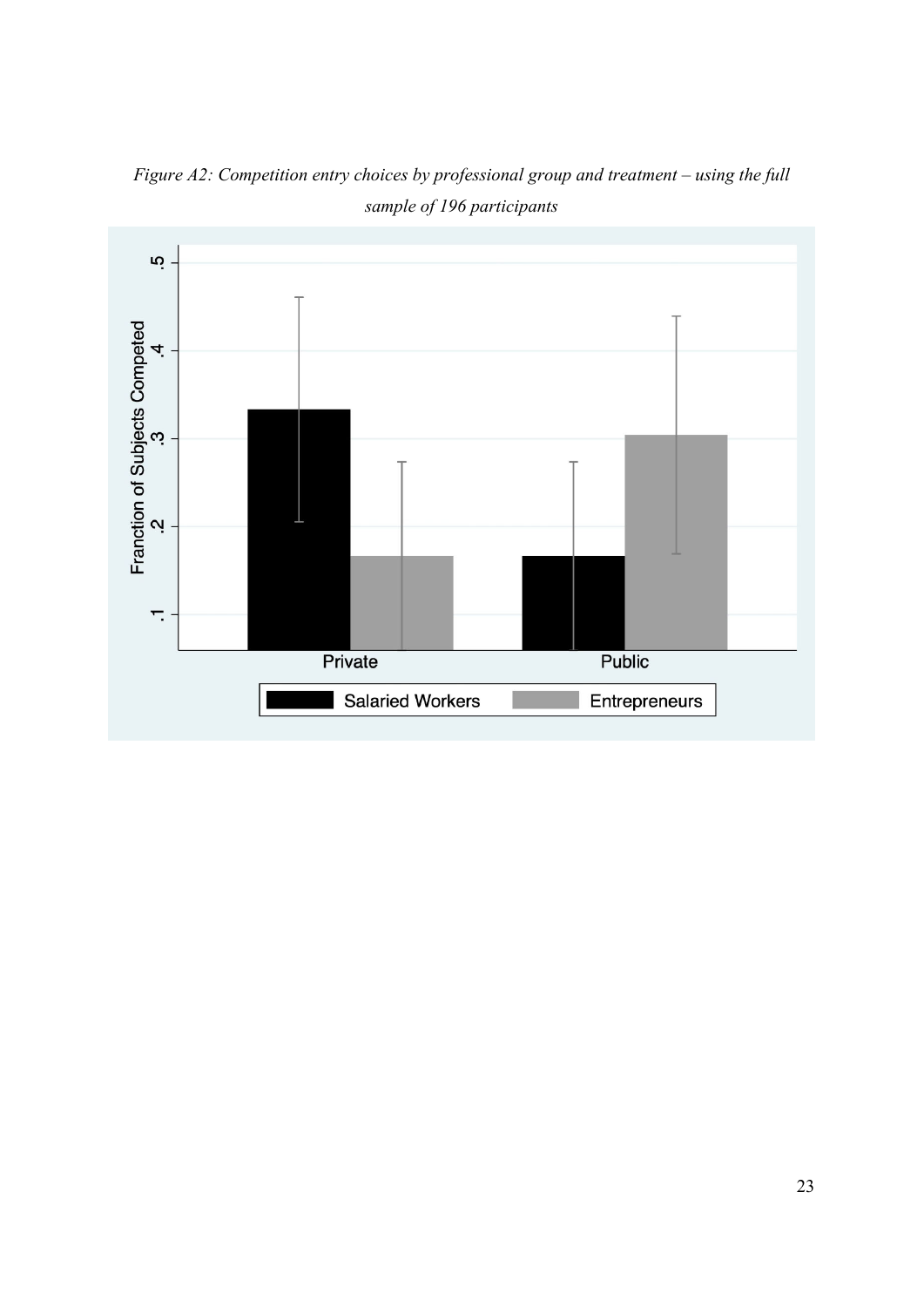|                                 | (1)         | (3)         |
|---------------------------------|-------------|-------------|
| Public                          | $-0.772***$ | $-1.142***$ |
|                                 | (0.195)     | (0.162)     |
| <b>Business Owners</b>          | $-0.752***$ | $-1.054***$ |
|                                 | (0.250)     | (0.310)     |
| <b>Public x Business Owners</b> | $1.138***$  | $1.608***$  |
|                                 | (0.328)     | (0.364)     |
| Female                          |             | $-1.904***$ |
|                                 |             | (0.273)     |
| <b>Investment</b> in Risk       |             | $-0.004$    |
|                                 |             | (0.004)     |
| <b>Married</b>                  |             | 0.412       |
|                                 |             | (0.562)     |
| <b>Formal Education</b>         |             | $0.211***$  |
|                                 |             | (0.081)     |
| Vocational Training             |             | $-0.278$    |
|                                 |             | (0.190)     |
| Age                             |             | $-0.031**$  |
|                                 |             | (0.012)     |
| # of Contacts                   |             | 0.044       |
|                                 |             | (0.069)     |
| Constant                        | $-0.090$    | 1.776*      |
|                                 | (0.189)     | (0.996)     |
| $\mathbf N$                     | 140         | 130         |

*Table A1: Probit Regressions on Competitive Choice* 

Notes. Dependent variable equals 1 if a subject chose competition for the ball-tossing task, and 0 otherwise. *Investment in Risk* ranges from 0 to 100, with higher values corresponding to higher risk tolerance. *Formal Education* ranges from 0 (No Education) to 7 (University Degree) and *Vocational Training* ranges from 0 (No Training) to 4 (Professional school or vocational college diploma). *# of Contacts* ranges from 1 (0-20 contacts) to 6 (501 or more contacts). Exact coding for *Formal Education, Vocational Training* and *# of Contacts* shown in Online Appendix B.II. Robust standard errors clustered at waiting room level in parentheses. \*\*\*  $p<0.01$ , \*\*  $p<0.05$ , \*  $p<0.1$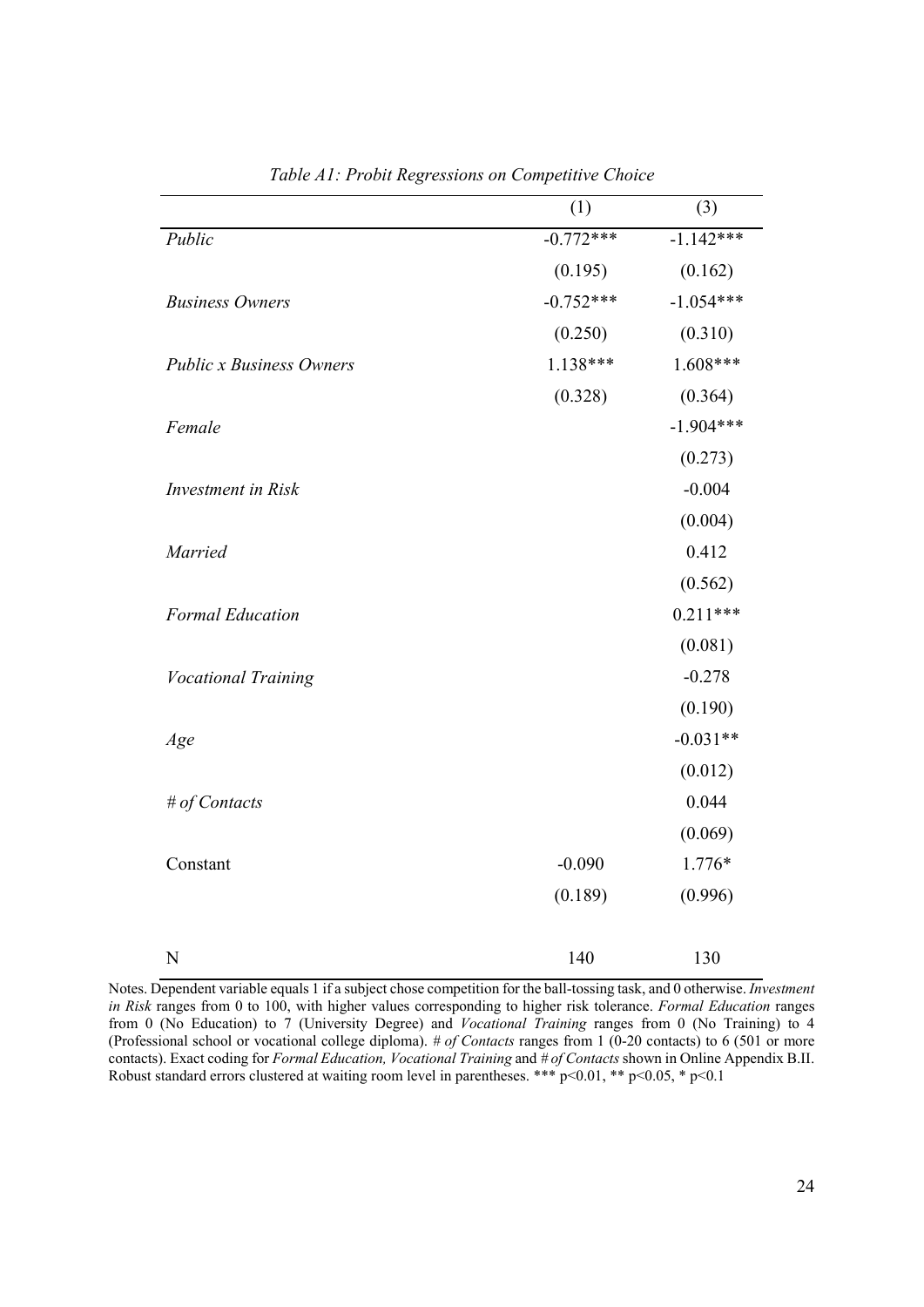|                                              | (1)         | (2)         |
|----------------------------------------------|-------------|-------------|
| Public                                       | $-0.167***$ | $-0.167***$ |
|                                              | (0.024)     | (0.025)     |
| <i>Entrepreneurs</i>                         | $-0.167**$  | $-0.080$    |
|                                              | (0.034)     | (0.046)     |
| <b>Public x Entrepreneurs</b>                | $0.304***$  | $0.295***$  |
|                                              | (0.035)     | (0.027)     |
| Female                                       |             | $-0.418***$ |
|                                              |             | (0.034)     |
| Investment in Risk                           |             | $-0.001$    |
|                                              |             | (0.001)     |
| Married                                      |             | $-0.034$    |
|                                              |             | (0.049)     |
| <b>Formal Education</b>                      |             | 0.009       |
|                                              |             | (0.016)     |
| <b>Vocational Training</b>                   |             | $-0.041$    |
|                                              |             | (0.028)     |
| Age                                          |             | $-0.007$    |
|                                              |             | (0.004)     |
| # of Contacts                                |             | 0.018       |
|                                              |             | (0.028)     |
| Constant                                     | $0.333***$  | $0.867**$   |
|                                              | (0.034)     | (0.204)     |
| N                                            |             |             |
| R-squared                                    | 196         | 180         |
|                                              | 0.032       | 0.256       |
| $p$ (Public + Public x Entrepreneurs)        | 0.00435     | 0.0165      |
| $p$ (Entrepreneurs + Public x Entrepreneurs) | 0.0653      | 0.00207     |

*Table A2: OLS Regressions on Competitive Choice – using the full sample of 196 participants Table 2: OLS Regressions on Competitive Choice* 

Notes. Dependent variable equals 1 if a subject chose competition for the ball-tossing task, and 0 otherwise. *Entrepreneurs* is equal to 1 if the subject reported to have own business and 0 if the subject reported to have a salaried job without any business ownership. *Investment in Risk* ranges from 0 to 100, with higher values corresponding to higher risk tolerance. *Formal Education* ranges from 0 (No Education) to 7 (University Degree) and *Vocational Training* ranges from 0 (No Training) to 4 (Professional school or vocational college diploma). *# of Contacts* ranges from 1 (0-20 contacts) to 6 (501 or more contacts). Exact coding for *Formal Education, Vocational Training* and *# of Contacts* shown in Online Appendix B.II. Robust standard errors clustered at waiting room level in parentheses. \*\*\* p<0.01, \*\* p<0.05, \* p<0.1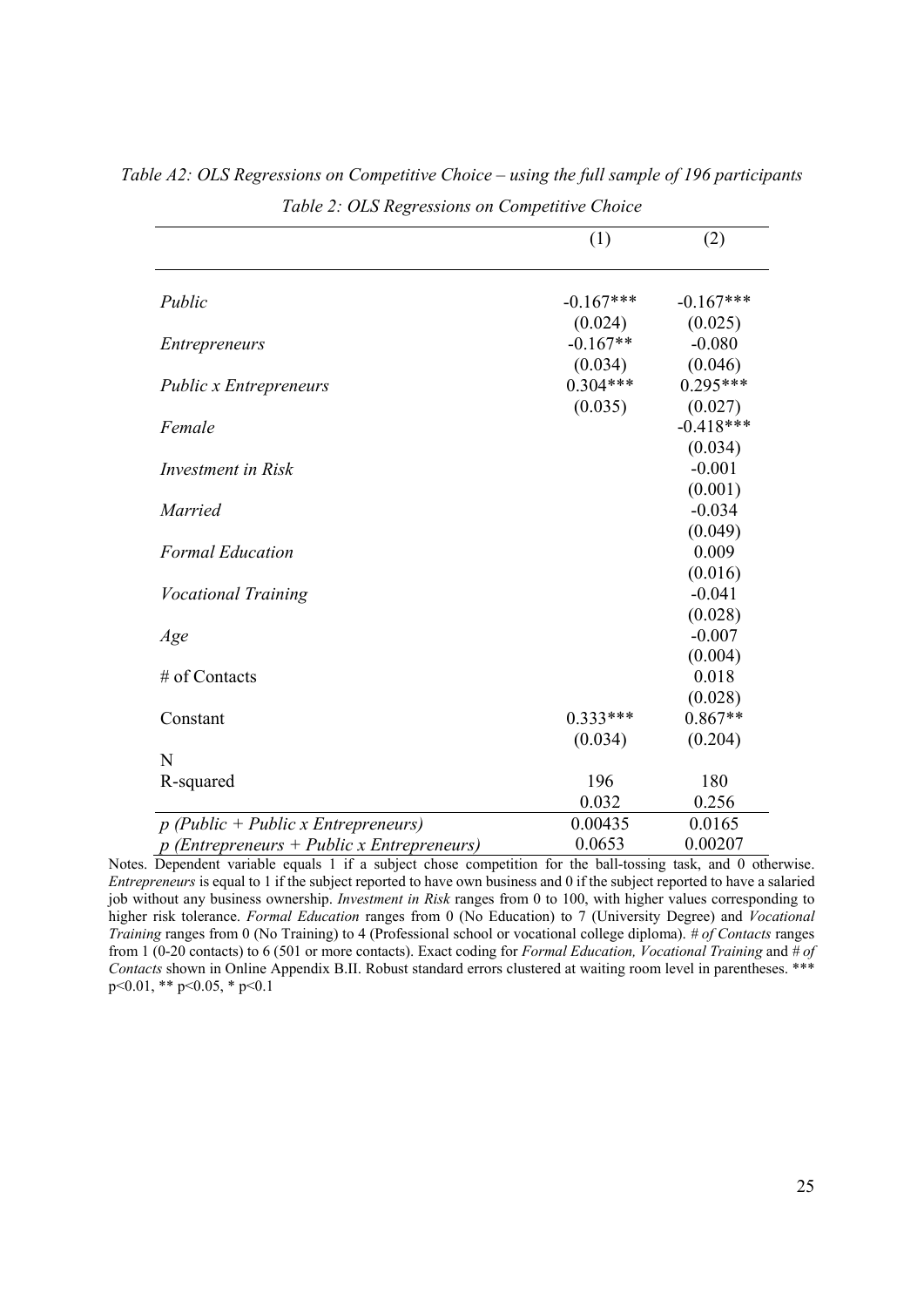# **Online Appendix B**

# **I. Experimental Instructions**

### **Competition task:**

This is the first part of the experiment and will take about 15 minutes. The instructions are simple, and if you follow them carefully, you can earn a considerable amount of money. All the money you earn is yours to keep, and will be paid to you, in cash, immediately after the experiment ends. In addition to any earnings you might have in this task, you will be paid 100,000 Dong to participate.

The task that we ask you to perform today is throwing this ball into this bucket behind the line shown in the room. You will have 10 tries.

We now ask you to choose one of two options according to which you will be paid in the experiment.

### Option 1:

If you choose this option you will get 20,000 Dong for each time you get the ball in the bucket in your 10 tries. So if you succeed 1 time, then you will get 20,000. If you succeed 2 times, then you will get 40,000. If you succeed three times you will get 60,000 and so on.

### Option 2:

If you choose this option you will receive a reward only if you succeed more times than the person who is playing in the next room. If you succeed more than this person you will be paid 3 times of 20,000 dong for every time you succeed. So if you succeed 1 time, then you will get 3 x  $20,000= 60,000$  dong. If you succeed 2 times, then you will get 3 x 40,000=120,000 dong. If you succeed 3 times you will get 3 x 60,000=18000 dong and so on. But you will only receive a reward if you are better than the person in the next room. If you both succeed the same number of times you will both get 20,000 dong for each success.

We now ask you to choose how you want to be paid: according to option 1 or option 2 and circle the option in your answer sheet.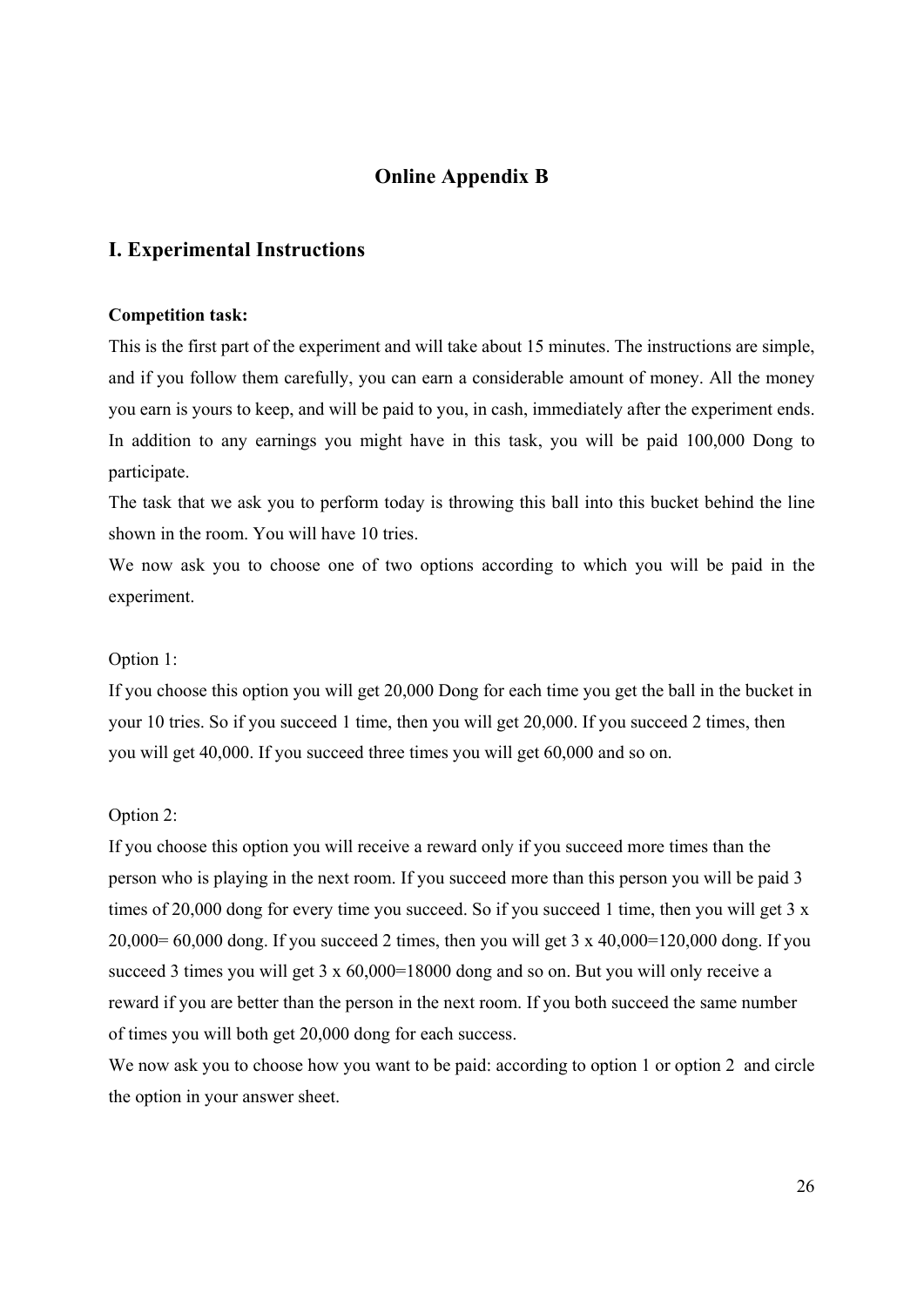[Baseline: Your choice of these options will not be shared anyone but the instructor in the next room]

[Treatment: Once you choose your option, we will announce your choice and will be sorted into two different rooms]

Now please circle your option and give the answer sheet to your instructor.

[*Record both their ID number and their choice and invite the subject to the next room one by one. In the next room, allow the participant to toss the balls and record the result on the back of their ID card. You can record the result of each toss with a checkmark and X (check mark for success and X for failure). At the end of the 10 tosses, write the total number of successes on the back of the card: for example,*  $\sqrt{\frac{X}{X}}$ *X* $\sqrt{\sqrt{1}$  *7 X 20 Y* 

*You do not need to write the total payment on the card. Tell them that they must go to the next room for the second part of the experiment. Once they have finished all three parts they should take their card to the "cashier" who will calculate the total earnings and pay in cash.* 

*IF THEY ASK YOU WHAT TO DO: Tell them that you cannot give them advice about what to choose and offer to read the script to them again.*]

[*Invite the subject to the Room 3 and read the following instructions*]

In this room, you will be asked to complete three simple tasks and earn some cash in each of them. We will record your earnings in each task and fill in your ID card and you will be paid at the cashier.

### **Risk elicitation task:**

Now this is a different experiment than the one you just did. In this experiment, your earnings will not depend on anyone else in a different room. It will depend on your choice and tossing a die. You are endowed with 100 points and asked to choose the portion of this amount (between 0 and 100 points, inclusive) that you wish to invest in a risky option. Those points not invested are yours to keep.

The risky investment: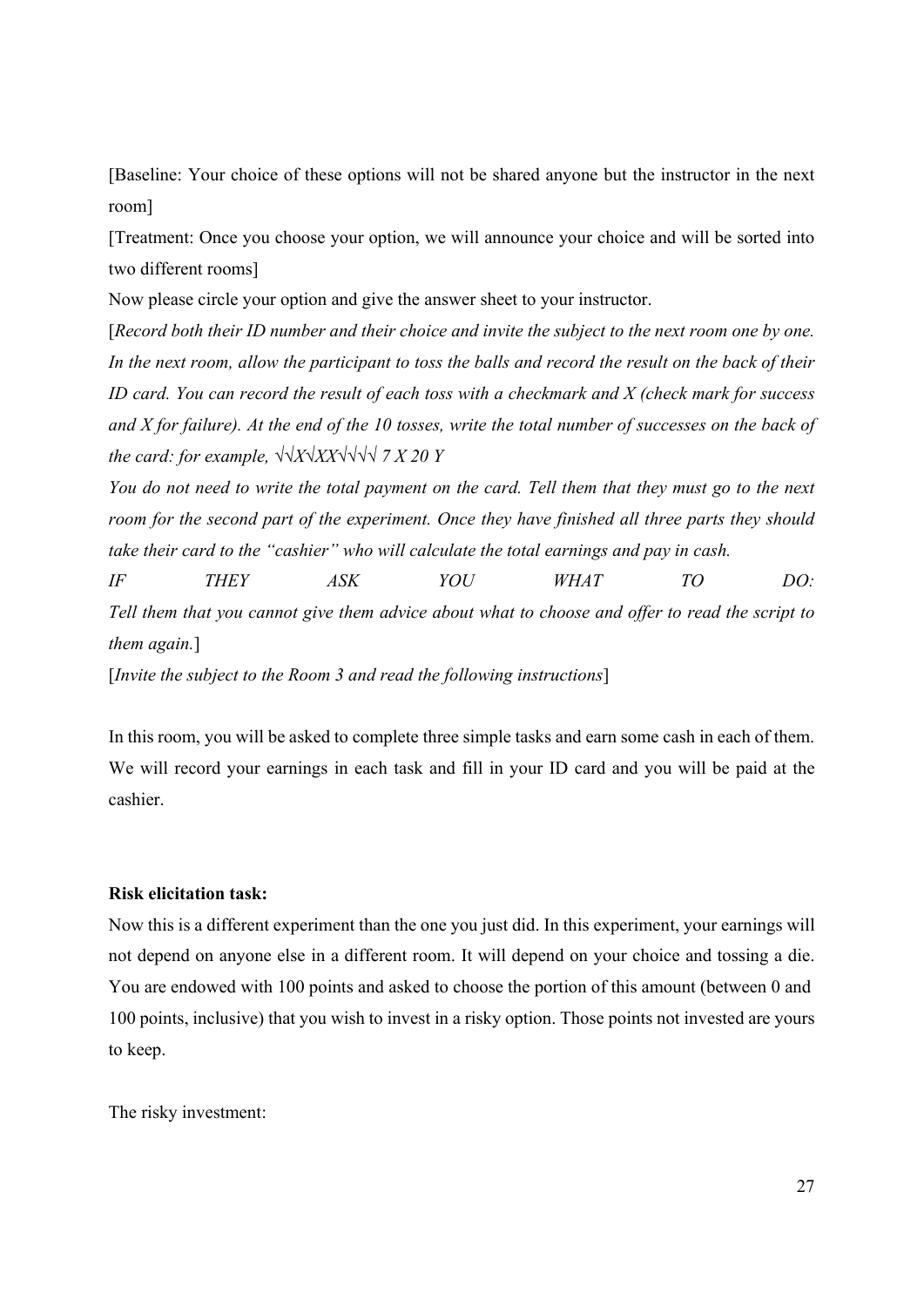There is a 50% chance that the investment in the risky asset will be successful. If it is successful, you receive 3 times the amount you chose to invest; if the investment is unsuccessful, you lose the amount invested.

How do we determine if the investment is successful?

The roll of a 6-sided die determines the value of the risky asset. You will be asked to choose 3 "success" numbers. You will roll the die, and if one of your 3 numbers shows up, your investment will be successful and you will receive 3 times of the points you invested. If any of your 3 numbers does not show up in your one toss, you will lose the points you invested.

We now ask you to indicate the number of points that you wish to invest, your 3 success numbers, and whom you wish to roll the die.

- I wish to invest points
- My 3 success numbers are:

You will be paid 1,500 dong for each point you have for this part of the experiment.

[*Once the subject fills in the answer sheet, ask the subject to roll a die and determine the earning. Calculate the total number of points that the subject has earned and write it down in the answer sheet.*]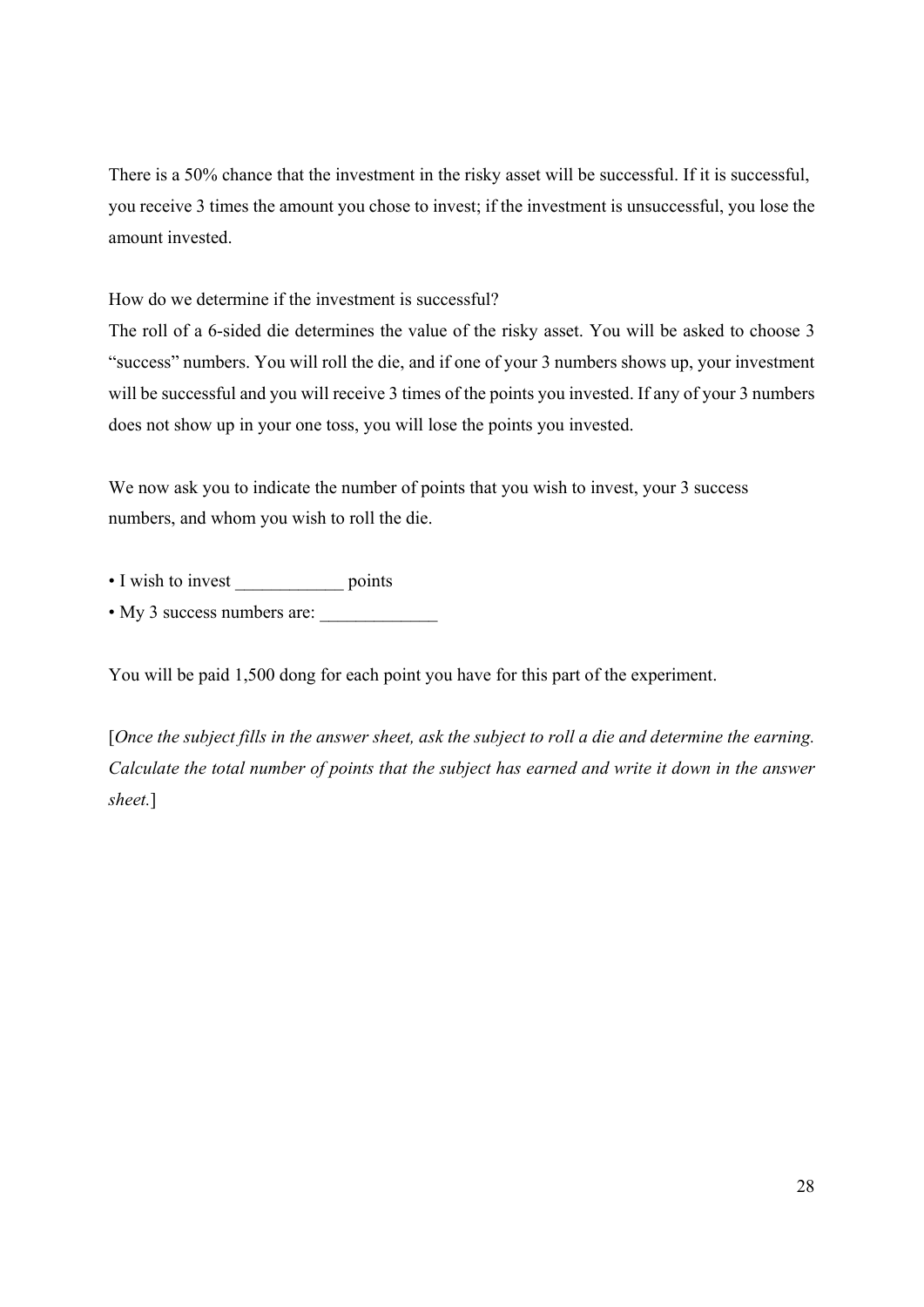# **II. Exit Surveys**

# **A: Survey for Salaried Workers:** *[coding for variables used in regression analysis shown after responses to questions 1-3, 8, 9, 16]*

1. In what solar month and year were you born? (use lunar month and year if you do not remember your DoB in solar calendar)

MONTH |\_\_\_\_\_\_ YEAR |\_\_\_\_\_\_\_\_\_\_\_\_| *[coded as continuous age variable]*

- *2.* Your gender: *[coded as dummy variable equal to 1 for female respondents, and 0 otherwise]*
- a. MALE
- b. FEMALE
- c. Other
- *3.* What is your current marital status? *[coded as dummy variable equal to 1 for married respondents, and 0 otherwise]*
- a. Single
- b. Married
- c. Divorced/Separated
- d. Widowed
- 4. When did you start working at the current workplace?

*(The starting time is the time of your first salary payment. If you have more than one job, please answer regarding your main job, which is defined as the job where you spend the most time)* 

I started working at the current workplace since: Month\_\_\_YEAR\_\_\_\_

- 5. How long have you been employed by someone else on all paid jobs *(including the current paid job)*?
	- |\_\_\_\_\_\_ YEARS \_\_\_\_\_\_| MONTHS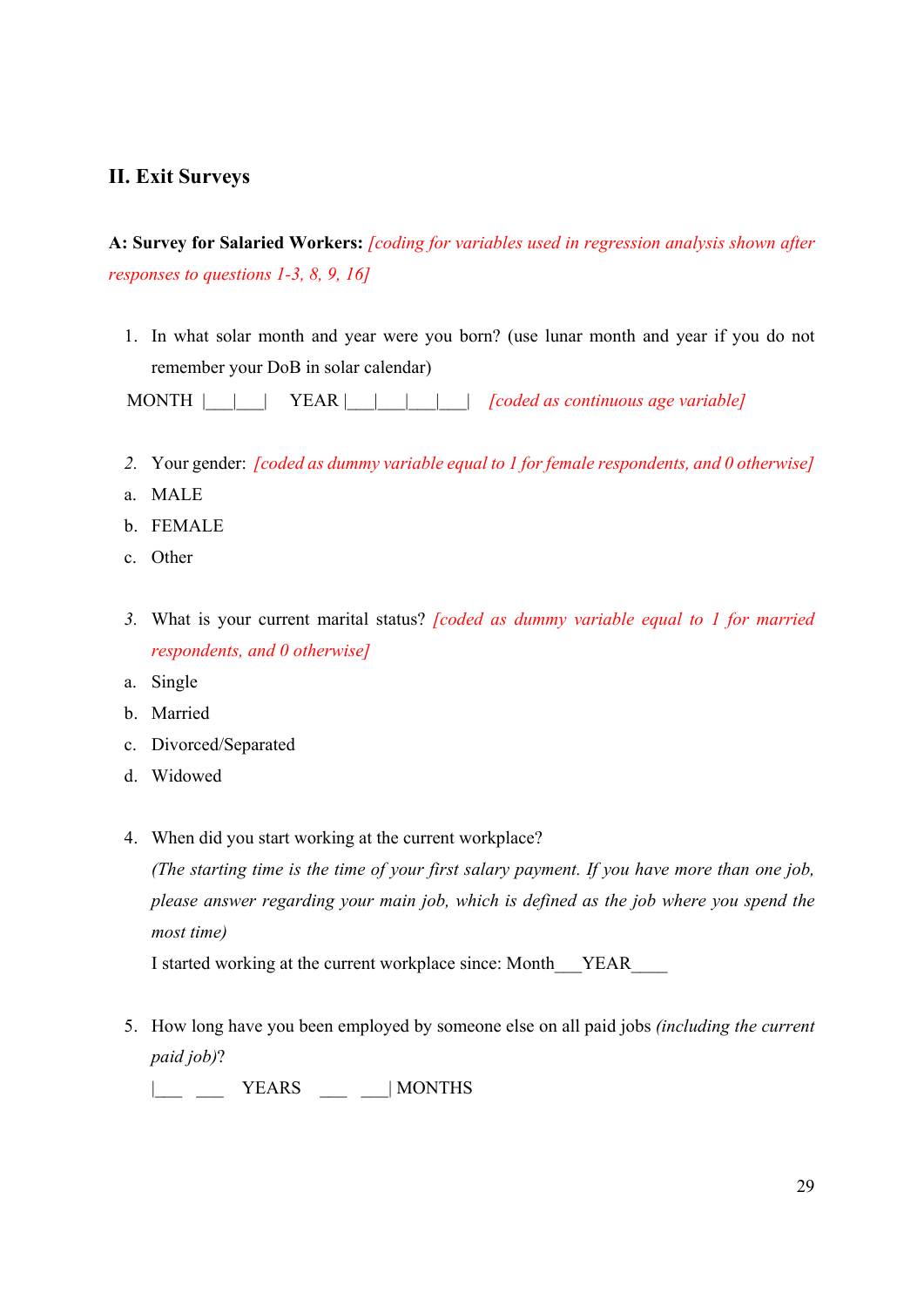- 6. What sector is your employer (the company/organization that you are working at) in?
- a. Agriculture, forestry and fisheries
- b. Mining industry
- c. Processing and manufacturing industry
- d. Production, distribution of electricity and water, construction
- e. Trading
- f. Transportation, warehousing and communication
- g. Finance and credit
- h. Other services (consulting, research, beauty care ...)
- i. State management, security and defense
- j. Education, health, culture, sports
- k. Other industries (please specify):
- 7. What is your current occupation?

*(This question asks about your occupation, which must be different from farming and be a paid job. If you have more than one job, answer regarding the main job, which is defined as the job that you spend the most time)* 

- 8. What is the highest educational level that you obtained (with degree awarded)?
- a. None [0]
- b. Primary School (Tieu Hoc) [1]
- c. Lower Secondary (Trung Hoc Co So) [2]
- d. Upper Secondary School (Pho Thông Trung Hoc ) [3]
- e. Upper Secondary School in Continuing Education Centers (Bàng Tót Nghiêp Phó Thông Trung Hoc Trung Tam giao duc thuong xuyen) [4]
- f. College (Cao Dang) [5]
- g. University (Bang Tot Nghiep Dai Hoc) [6]
- h. Master's (Thac si) [no entries]
- i. PhD (Tiên Sy) [no entries]
- j. Other (please specify): \_\_\_\_\_\_\_\_\_\_\_\_\_ [*missing value*]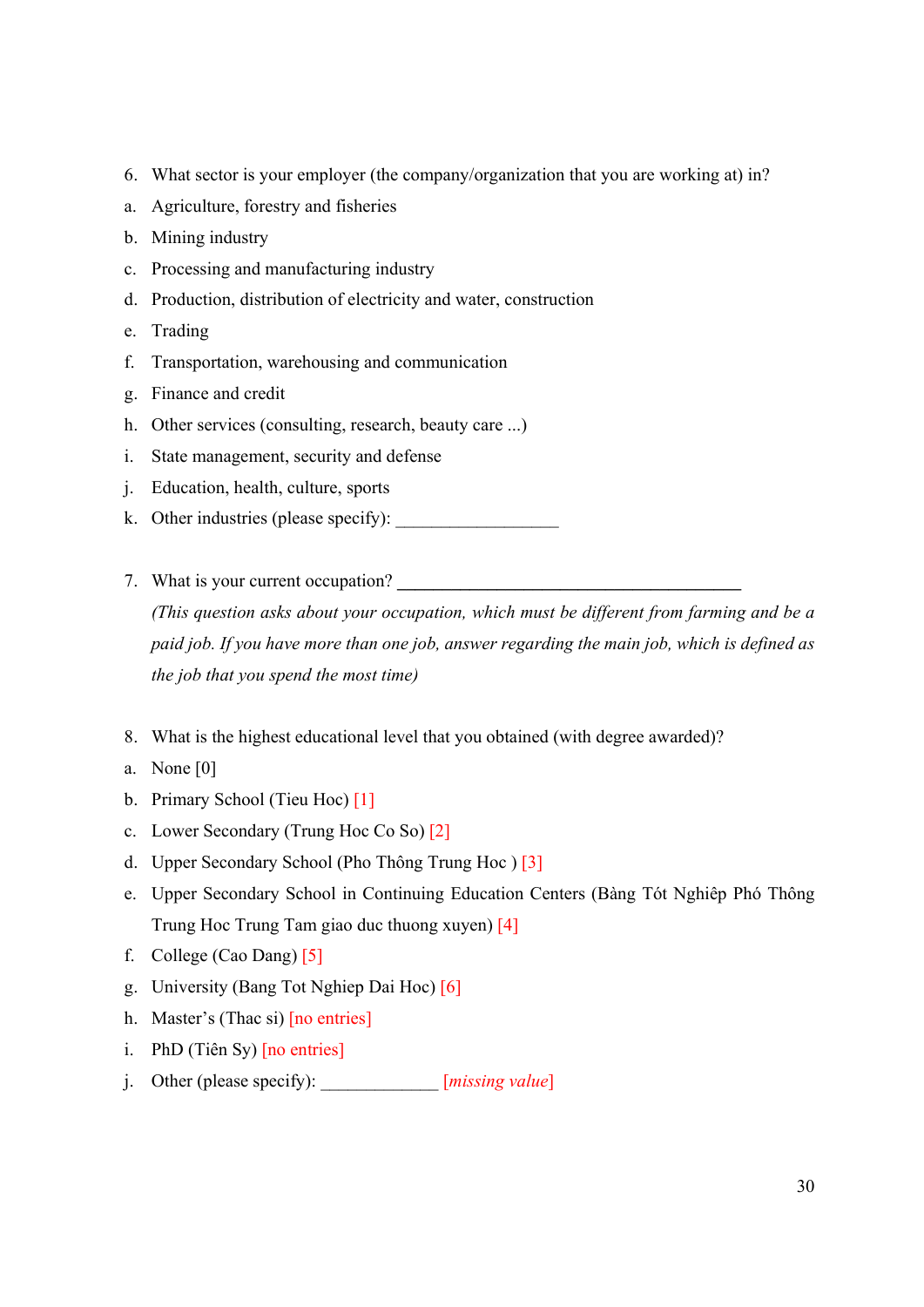- 9. What is the highest vocational training level that you obtained (with degree awarded)?
- a. None  $[0]$
- b. Primary /elementary vocational school (Trung Tam Day Nghe/ So Cap Nghe) [1]
- c. Vocational secondary diploma (Trung Cap Nghe) [2]
- d. Professional school or vocational college diploma (Trung Cap Chuyen Nghiep/ Cao Dang Nghe) [3]
- e. Other (please specify: \_\_\_\_\_\_\_\_\_\_\_\_) [*missing value*]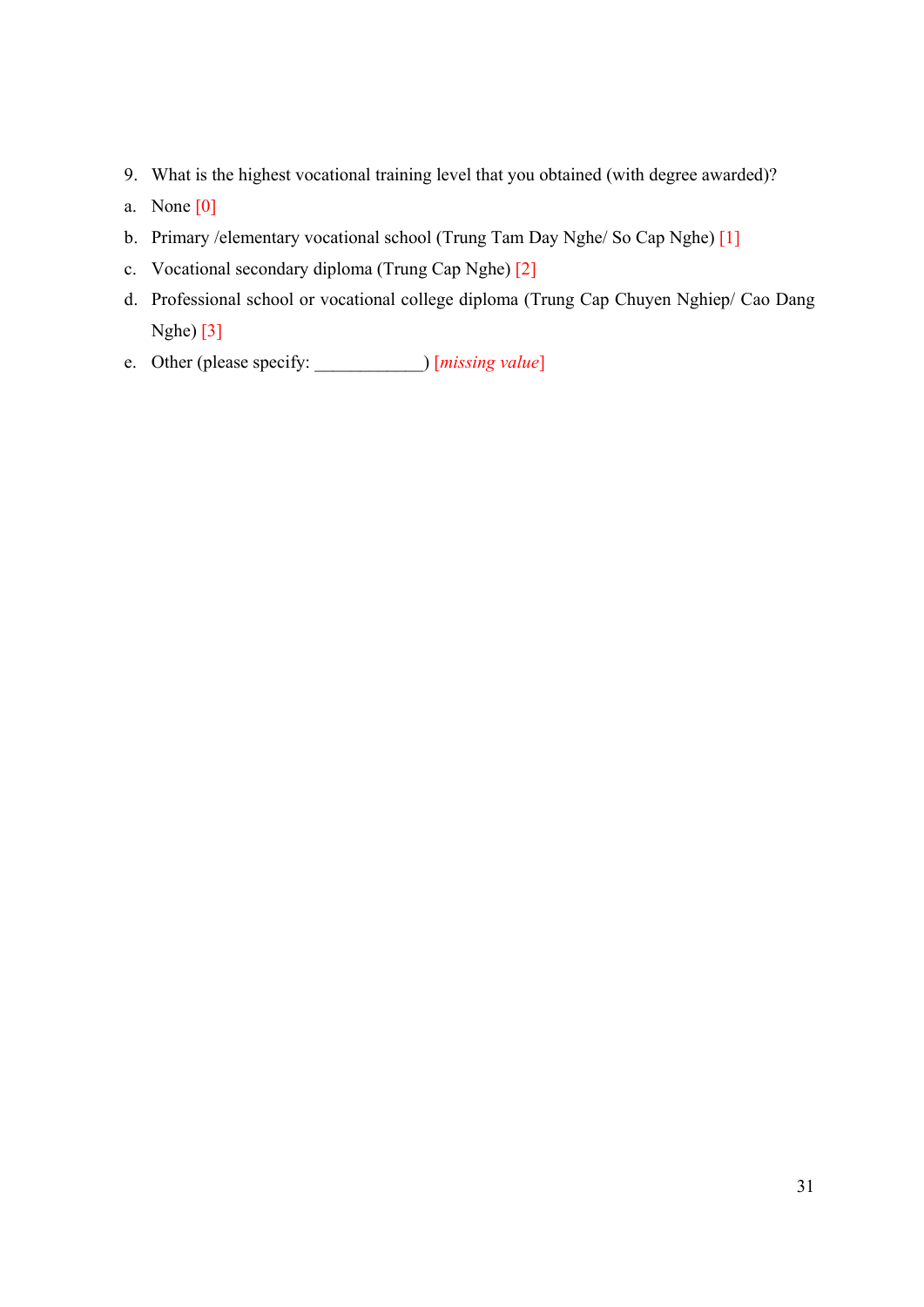10. What is your monthly salary (from the job mentioned in Question 7)? **\_\_\_\_\_\_\_\_\_\_\_\_\_\_\_\_\_\_\_\_\_\_\_\_** (thousand VND)

- 11. Is working at your current workplace (as answered in Question 4) your only job?
- a. Yes (>> skip Question 13, continue with Question 14)
- b. No  $\gg$  continue with Question 13)
- 12. If your current job is not your only job, how much do you earn from all of your other jobs? *(In thousand VND)*

**\_\_\_\_\_\_\_\_\_\_\_\_\_\_\_\_\_\_\_\_\_\_\_\_** (thousand VND/month)

- 13. How many persons are working with you in the unit at work?
	- Total | | | persons

*(If the answer to Question 15 is different from 0 (zero), continue with Question 16)* 

- 14. Do you feel stress from co-workers' achievements at work?
- a. Yes
- b. No
- 15. What type of business is your employer (the company/organization that you are working at)?
- a. Public or Para-public sector
- b. Private domestic enterprise
- c. Foreign / joint venture enterprise
- d. Household business
- e. Cooperative
- f. Individual business
- g. Farmer
- 16. How many contacts do you have in your mobile phone?
- a.  $0-20$  [1]
- b. 21-50 [2]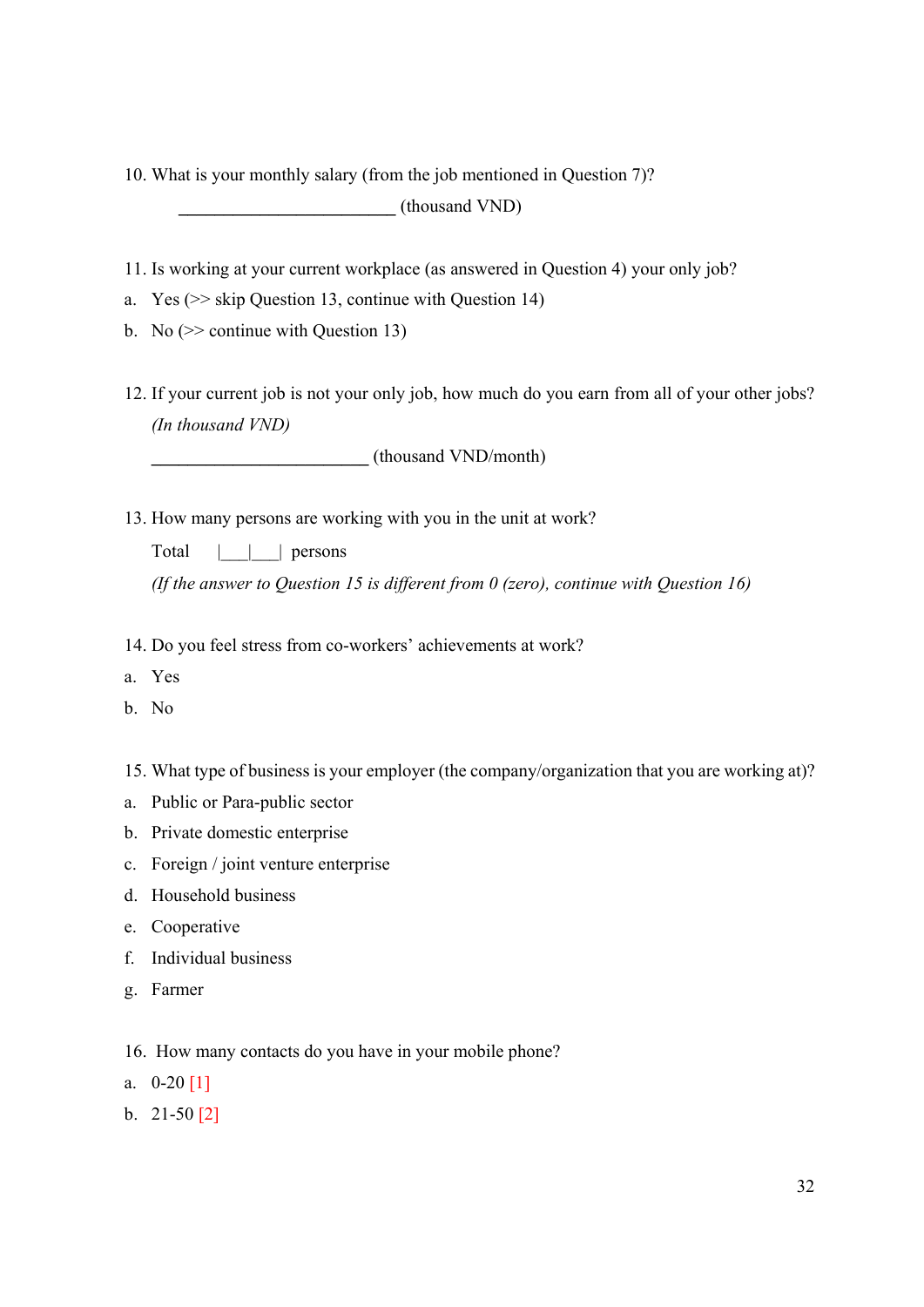- c.  $51-100$  [3]
- d. 101-200 [4]
- e. 201-500 [5]
- f.  $501$  and more  $\lceil 6 \rceil$
- g. No mobile phone [*missing value*]
- h. I don't know, but many [*missing value*]
- i. I don't know, but few [*missing value*]

### **B: Survey for Business Owners:**

- 1. *[Same as Question 1 from survey for salaried workers]*
- 2. *[Same as Question 2 from survey for salaried workers]*
- 3. *[Same as Question 3 from survey for salaried workers]*
- 4. Is there a co-owner of the business? *(If you own more than one business, please give your answer regarding the main business that you spend the most time operating and managing)*
- a. Yes *(>> continue with Question 5)*
- b. No *(>> skip Question 5, continue with Question 7)*
- 5. If Yes, what is the share of this person in terms of ownership of assets?  $(%)$
- 6. What is your relationship with the co-owner?
- a. Spouse
- b. Children *(including biological children, adopted children, stepchildren of spouse, childrenin-law)*
- c. Parents *(including birth parents, parents-in-law, adoptive parents, step parents)*
- d. Siblings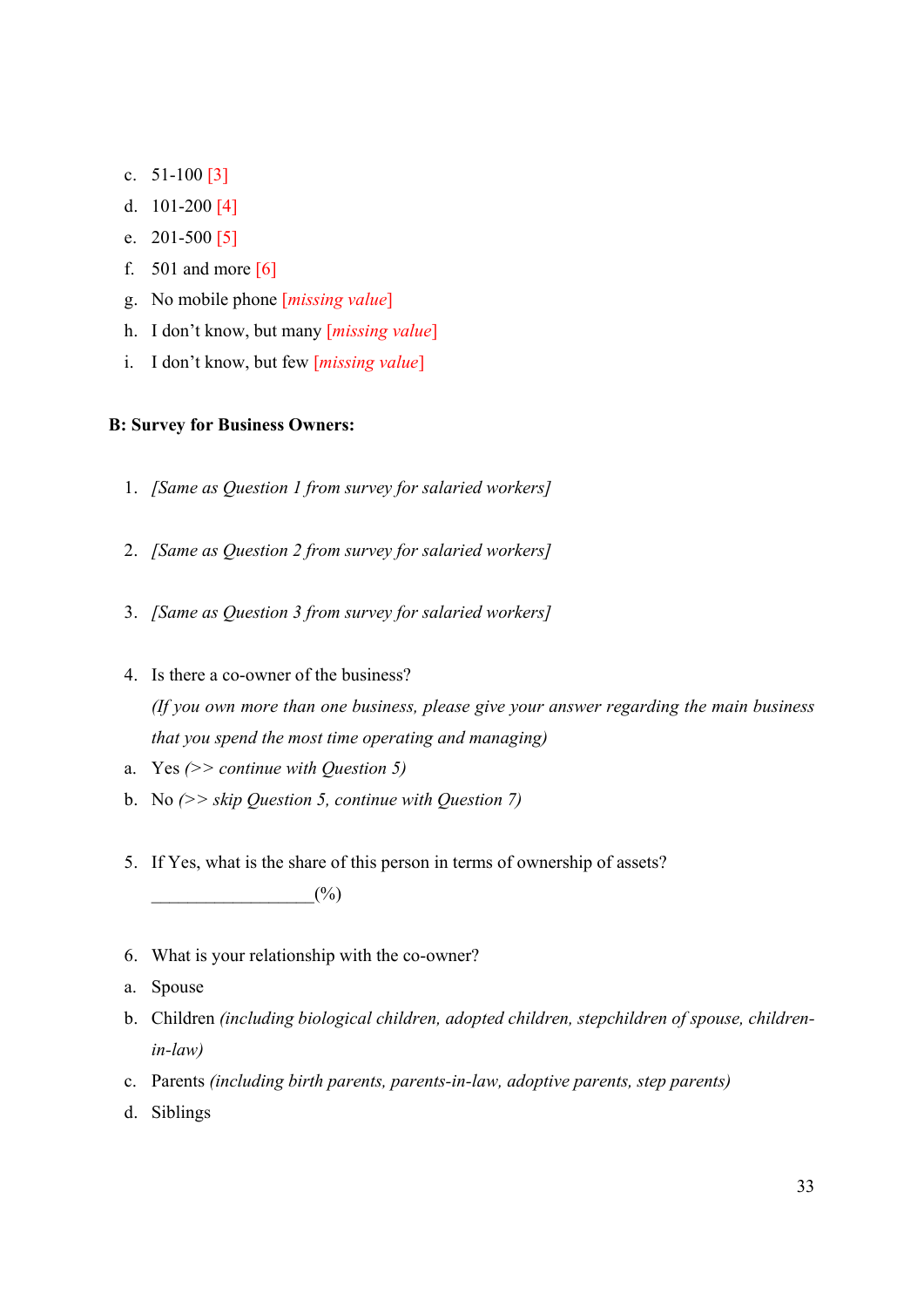- e. Other close relatives *(half-brothers/sisters, brothers/sisters in law, aunt/uncle, cousins, grandfather/grandmother, grandchild, nephew, niece)*
- f. Friends
- g. Others
- 7. When was this current business established? *(Start of actual operation)*  YEAR Month
- 8. Who created this business?
- a. Myself *(>> skip Question 9, continue with Question 10)*
- b. My father/mother/ siblings *(>> continue with Question 9)*
- c. Other relatives *(>> continue with Question 9)*
- d. Friends *(>> continue with Question 9)*
- e. Other *(>> continue with Question 9)*
- 9. If you yourself did not establish this business, how did you get this business?
- a. Inherited
- b. Bought
- c. Exchange with other business
- d. Other (please clarify  $\qquad \qquad$  ).
- 10. How long have you been a business owner (the current company plus all current and previous businesses)?

\_\_\_\_\_\_\_\_\_\_\_\_\_\_\_\_\_\_\_\_\_\_\_\_\_\_\_\_\_\_\_\_\_\_ *(please clarify in number of days, months, years)* 

11. What sector is your business in?

*(In case of multiple sectors, please select the sector that generates the greatest revenue)* 

- a. Agriculture, forestry and fisheries
- b. Mining industry
- c. Processing and manufacturing industry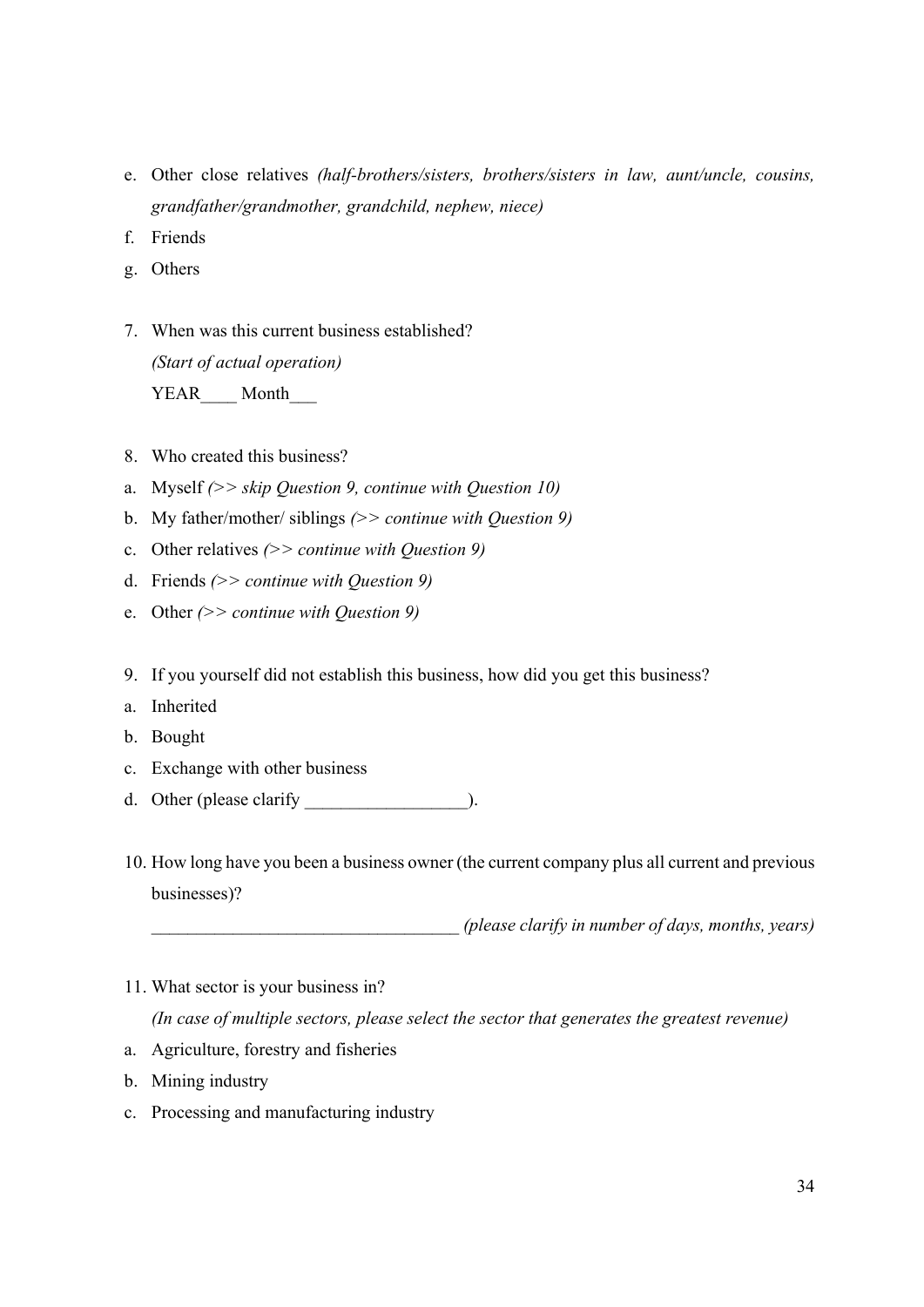- d. Production, distribution of electricity and water, construction
- e. Trading
- f. Transportation, warehousing and communication
- g. Finance and credit
- h. Other services (consulting, research, beauty care ...)
- i. State management, security and defense
- j. Education, health, culture, sports
- k. Other industries (please specify):
- 12. *[Same as Question 8 from survey for salaried workers]*
- 13. *[Same as Question 9 from survey for salaried workers]*
- 14. How much profit do you (and your partner & unpaid family workers) earn from your business activity? *(in thousand VND)*
	- a. Amount  $| \ | \ | \ | \ |$
	- $b. Period |$

*(Period code: 1. Day; 2. Week 3. Fortnight 4. Month 5. Quarter; 6. Year) (>> skip Question 16, continue with Question 17)* 

Don't know *(>> continue with Question 17)* 

15. Is working at your business your only job?

a. Yes *(>> skip Questions 18, 19, continue with Question 20)*

- b. No *(>> continue with Question 18)*
- 16. How much do you (and your partner & unpaid family workers) earn from all of your other jobs? (In *thousand VND)*

a. Amount  $| \cdot | \cdot |$   $| \cdot |$   $( \gt$  *skip Question 19, continue with Question 20)*  $b. Period |$ *(Period code: 1. Day; 2. Week; 3. Fortnight; 4. Month; 5. Quarter; 6. Year)*  Don't know (>> *continue with Question 19*)